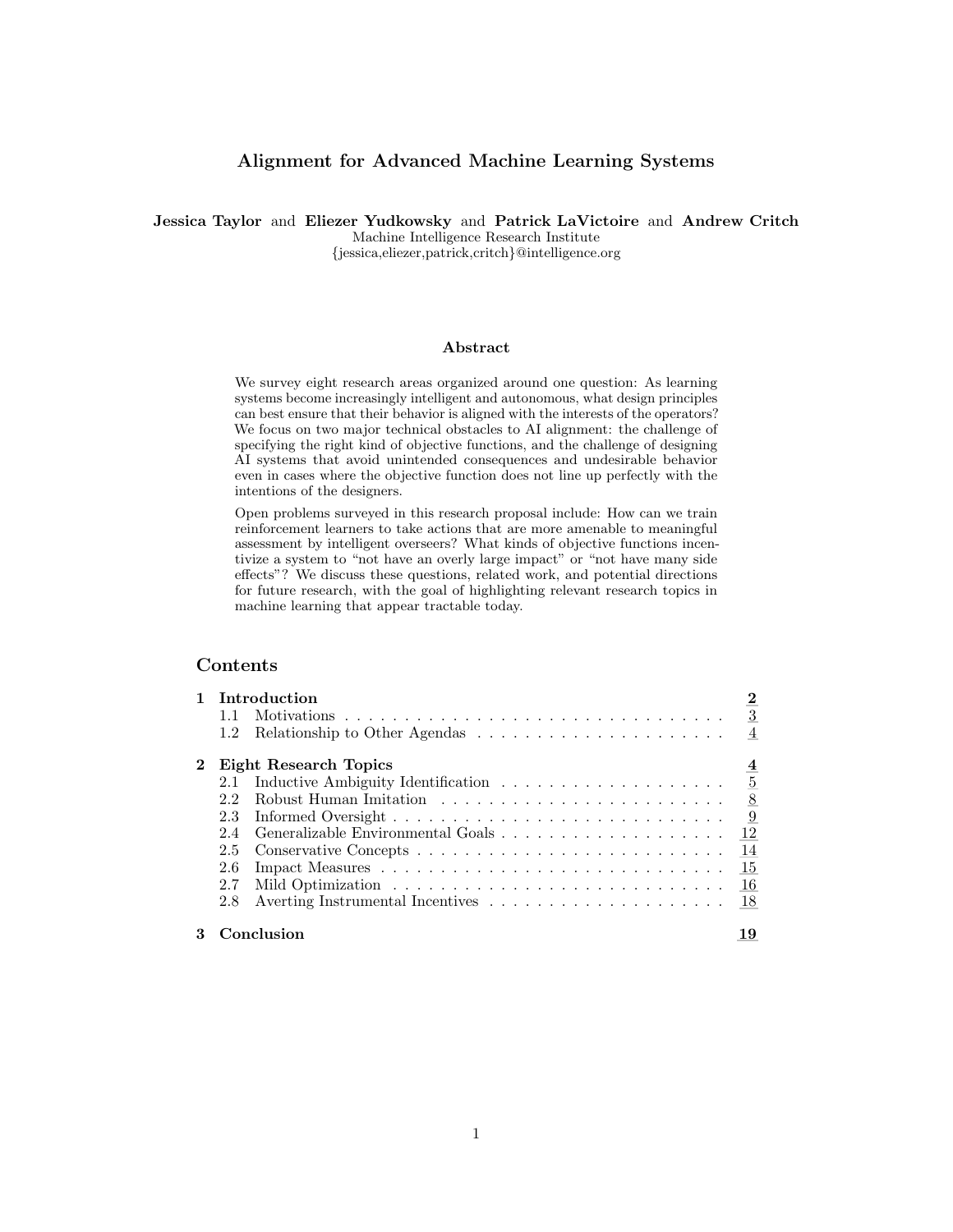# <span id="page-1-0"></span>1 Introduction

Recent years' progress in artificial intelligence has prompted renewed interest in a question posed by Russell and Norvig [\(2010\)](#page-23-0): "What if we succeed?" If and when AI researchers succeed at the goal of designing machines with cross-domain learning and decision-making capabilities that rival those of humans, the consequences for science, technology, and human life are likely to be large.

For example, suppose a team of researchers wishes to use an advanced ML system to generate plans for finding a cure for Parkinson's disease. They might approve if it generated a plan for renting computing resources to perform a broad and efficient search through the space of remedies. They might disapprove if it generates a plan to proliferate robotic laboratories which would perform rapid and efficient experiments, but have a large negative effect on the biosphere. The question is, how can we design systems (and select objective functions) such that our ML systems reliably act more like the former case and less like the latter case?

Intuitively, it seems that if we could codify what we mean by "find a way to cure Parkinson's disease without doing anything drastic," many of the dangers Bostrom  $(2014)$  describes in his book *Superintelligence* could be ameliorated. However, naïve attempts to formally specify satisfactory objectives for this sort of goal usually yield functions that, upon inspection, are revealed to incentivize unintended behavior. (For examples, refer to Soares et al. [\[2015\]](#page-24-0) and Armstrong [\[2015\]](#page-19-0).)

What are the key technical obstacles here? Russell [\(2014\)](#page-23-1) highlights two: a system's objective function "may not be perfectly aligned with the values of the human race, which are (at best) very difficult to pin down;" and "any sufficiently capable intelligent system will prefer to ensure its own continued existence and to acquire physical and computational resources—not for their own sake, but to succeed in its assigned task." In other words, there are at least two obvious types of research that would improve the ability of researchers to design aligned AI systems in the future: We can do research that makes it easier to specify our intended goals as objective functions; and we can do research aimed at designing AI systems that avoid large side effects and negative incentives, even in cases where the objective function is imperfectly aligned. Soares and Fallenstein [\(2014\)](#page-24-1) refer to the former approach as value specification, and the latter as error tolerance.

In this document, we explore eight research areas based around these two approaches to aligning advanced ML systems, many of which are already seeing interest from the larger ML community. Some focus on value specification, some on error tolerance, and some on a mix of both. Since reducing the risk of catastrophe from fallible human programmers is itself a shared human value, the line between these two research goals can be blurry.

For solutions to the problems discussed below to be useful in the future, they must be applicable even to ML systems that are much more capable than the systems that exist today. Solutions that critically depend on the system's ignorance of a certain discoverable fact, or on its inability to come up with a particular strategy, should be considered unsatisfactory in the long term. As discussed by Christiano [\(2015c\)](#page-20-1), if the techniques used to align ML systems with their designers' intentions cannot scale with intelligence, then large gaps will emerge between what we can safely achieve with ML systems and what we can *efficiently* achieve with ML systems.

We will focus on safety guarantees that may seem extreme in typical settings where ML is employed today, such as guarantees of the form, "After a certain period, the system makes zero significant mistakes." These sorts of guarantees are indispensable in safety-critical systems, where a small mistake can have catastrophic real-world consequences. (Guarantees of this form have precedents, e.g., in the KWIK learning framework of Li, Littman, and Walsh [\[2008\]](#page-22-0).) We will have these sorts of strong guarantees in mind when we consider toy problems and simple examples.

The eight research topics we consider are:

1. Inductive ambiguity identification: How can we train ML systems to detect and notify us of cases where the classification of test data is highly under-determined from the training data?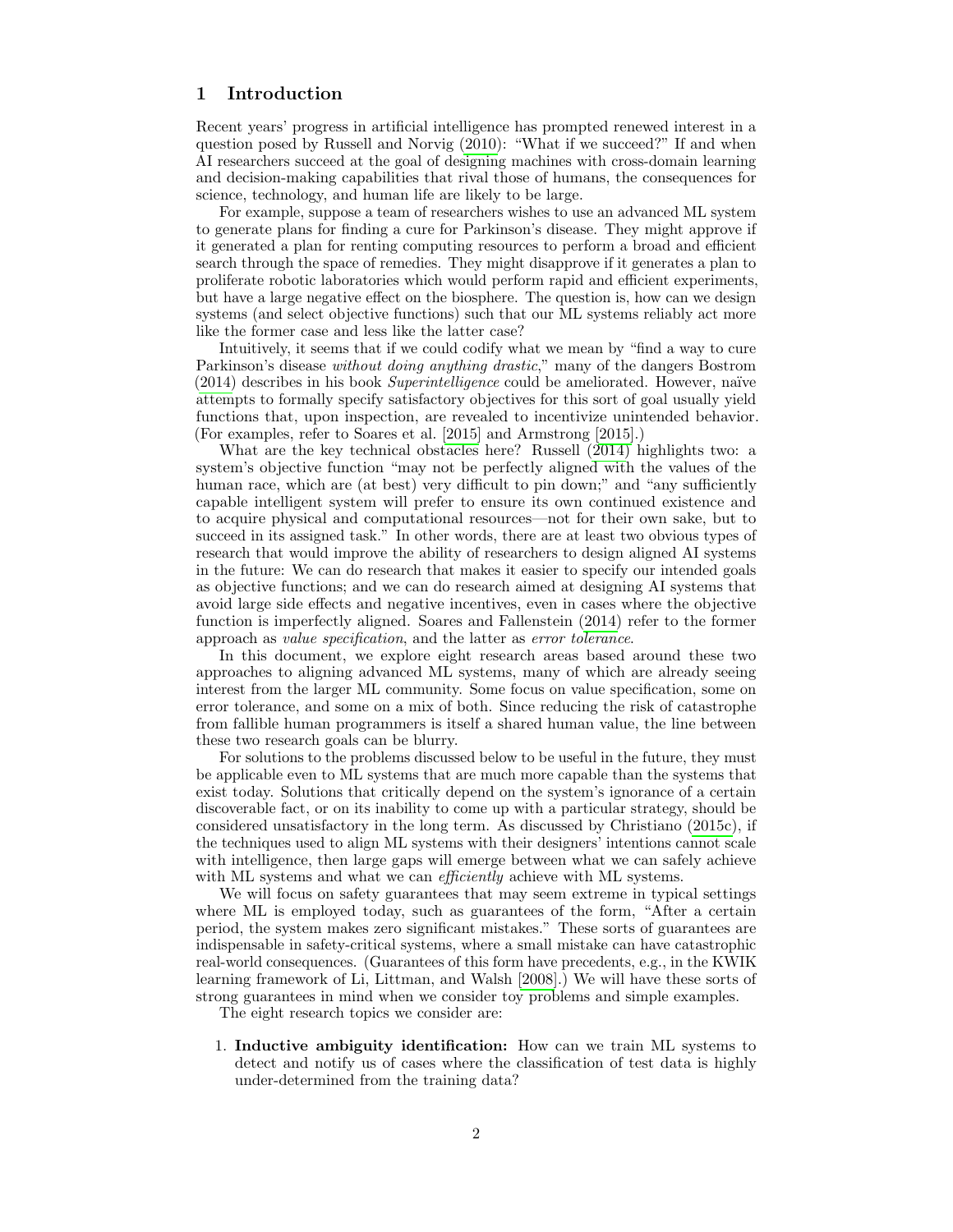- 2. Robust human imitation: How can we design and train ML systems to effectively imitate humans who are engaged in complex and difficult tasks?
- 3. Informed oversight: How can we train a reinforcement learning system to take actions that aid an intelligent overseer, such as a human, in accurately assessing the system's performance?
- 4. Generalizable environmental goals: How can we create systems that robustly pursue goals defined in terms of the state of the environment, rather than defined directly in terms of their sensory data?
- 5. Conservative concepts: How can a classifier be trained to develop useful concepts that exclude highly atypical examples and edge cases?
- 6. Impact measures: What sorts of regularizers incentivize a system to pursue its goals with minimal side effects?
- 7. Mild optimization: How can we design systems that pursue their goals "without trying too hard", i.e., stopping when the goal has been pretty well achieved, as opposed to expending further resources searching for ways to achieve the absolute optimum expected score?
- 8. Averting instrumental incentives: How can we design and train systems such that they robustly lack default incentives to manipulate and deceive the operators, compete for scarce resources, etc.?

In Section [2,](#page-3-1) we briefly introduce each topic in turn, alongside samples of relevant work in the area. We then discuss directions for further research that we expect to yield tools which would aid in the design of ML systems that would be robust and reliable, given large amounts of capability, computing resources, and autonomy.

### <span id="page-2-0"></span>1.1 Motivations

In recent years, progress in the field of machine learning has advanced by leaps and bounds. Xu et al. [\(2015\)](#page-24-2) used an attention-based model to evaluate and describe images (via captions) with remarkably high accuracy. Mnih et al. [\(2016\)](#page-22-1) used deep neural networks and reinforcement learning to achieve good performance across a wide variety of Atari games. Silver et al. [\(2016\)](#page-23-2) used deep networks trained via both supervised and reinforcement learning and paired with Monte-Carlo simulation techniques, to beat the human world champion at Go. Lake, Salakhutdinov, and Tenenbaum [\(2015\)](#page-22-2) use hierarchical Bayesian models to learn visual concepts using only a single example.

In the long run, computer systems making use of machine learning and other AI techniques will become more and more capable, and humans will likely trust those systems to make larger decisions and greater autonomy. As the capabilities of these systems increase, it becomes ever-more important that they act in accordance with the intentions of their operators, and without posing risks to society at large.

As AI systems gain in capability, it will become more difficult to design training procedures and test regimes that reliably align those systems with the intended goals. As an example, consider the task of training a reinforcement learner to play video games by rewarding it according to its score (as per Mnih et al. [\[2013\]](#page-22-3)). If the learner were to find glitches in the game that allow it to get very high scores, it would switch to a strategy of exploiting those glitches and ignore the features of the game that the programmers are interested in. Somewhat counter-intuitively, improving systems' capabilities can make them less likely to "win the game" in the sense we care about, because smarter systems can better find loopholes in training procedures and test regimes. (For a simple example of this sort of behavior with a fairly weak reinforcement learner, refer to Murphy [\[2013\]](#page-22-4).)

Intelligent systems' capacity to solve problems in surprising ways is a feature, not a bug. One of the key attractions of learning systems is that they can find clever ways to meet objectives that their programmers wouldn't have thought of.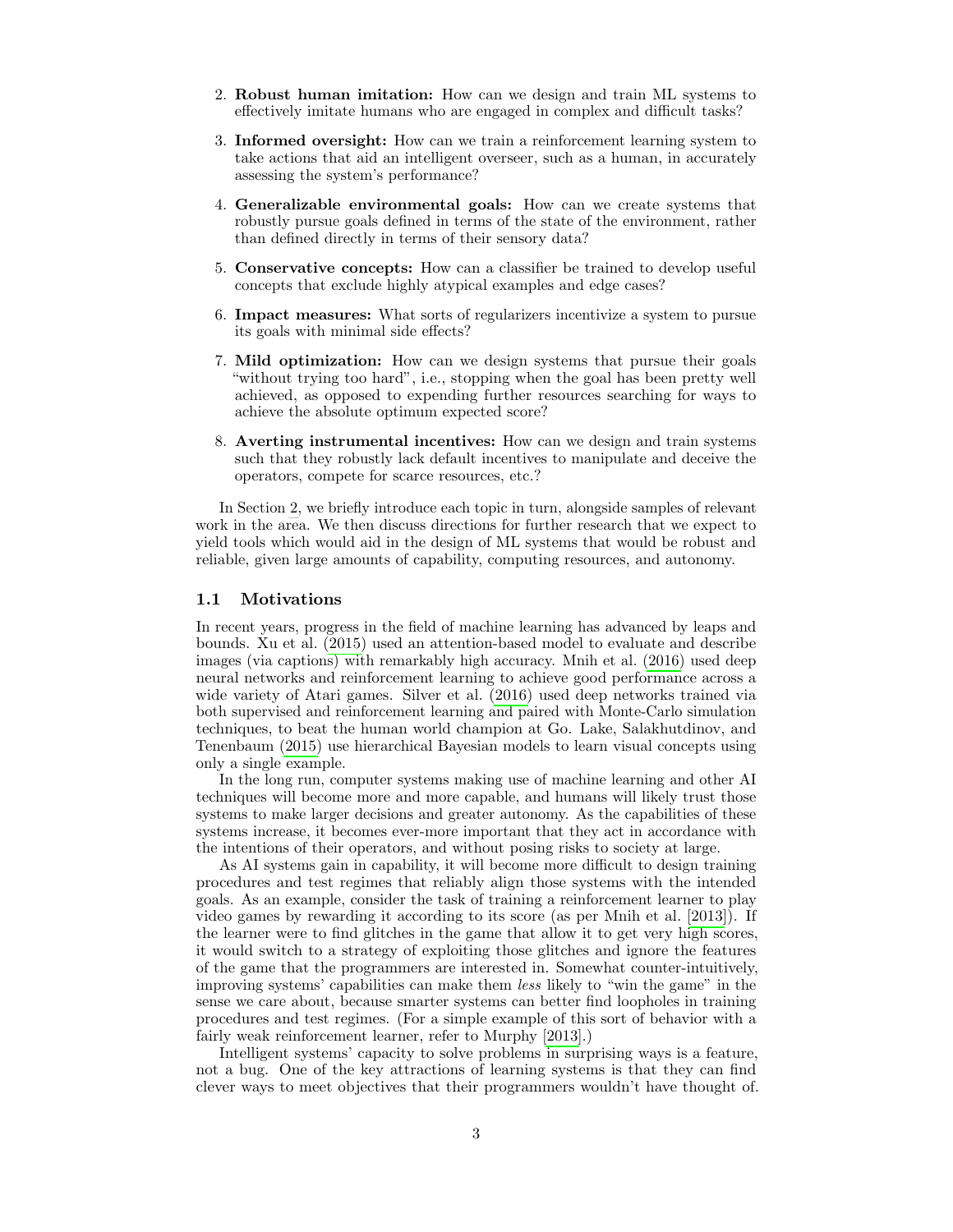However, this property is a double-edged sword: As the system gets better at finding counter-intuitive solutions, it also gets better at finding exploits that allow it to formally achieve operators' explicit goals, without satisfying their intended goals.

For intelligent systems pursuing realistic goals in the world, loopholes can be subtler, more abundant, and much more consequential. Consider the challenge of designing robust objective functions for learning systems that are capable of representing facts about their programmers' beliefs and desires. If the programmers learn that the system's objective function is misspecified, then they will want to repair this defect. If the learner is aware of this fact, however, then it has a natural incentive to conceal any defects in its objective function, for the system's current objectives are unlikely to be achieved if the system is made to pursue different objectives. (This scenario is discussed in detail by Bostrom [\[2014\]](#page-20-0) and Yudkowsky [\[2008\]](#page-24-3). Benson-Tilsen and Soares [\[2016\]](#page-19-1) provide a simple formal illustration.)

This motivates the study of tools and methods for specifying objective functions that avert those default incentives, and for developing ML systems that do not "optimize too hard" in pursuit of those objectives.

## <span id="page-3-0"></span>1.2 Relationship to Other Agendas

This list of eight is not exhaustive. Other important research problems bearing on AI's long-term impact have been proposed by Soares and Fallenstein [\(2014\)](#page-24-1) and Amodei et al. [\(2016\)](#page-19-2), among others.

Soares and Fallenstein's "Agent Foundations for Aligning Machine Intelligence with Human Interests" (2014), drafted at the Machine Intelligence Research Institute, discusses several problems in value specification (e.g., ambiguity identification) and error tolerance (e.g., corrigibility, a subproblem of averting instrumental incentives). However, that agenda puts significant focus on a separate research program, highly reliable agent design. The goal of that line of research is to develop a better general understanding of how to design intelligent reasoning systems that reliably pursue a given set of objectives.

Amodei et al.'s "Concrete Problems in AI Safety" (2016) is, appropriately, more concrete than Soares and Fallenstein or the present agenda. Amodei et al. write that their focus is on "the empirical study of practical safety problems in modern machine learning systems" that are likely to be useful "across a broad variety of potential risks, both short- and long-term." There is a fair amount of overlap between our agenda and Amodei et al.'s; some of the topics in our agenda were inspired by conversations with Paul Christiano, a co-author on the concrete problems agenda. Our approach differs from Amodei et al.'s mainly in focusing on broader and less well-explored topics. We spend less time highlighting areas where we can build on existing research programs, and more time surveying entirely new research directions.

We consider both Soares and Fallenstein's research proposal and Amodei et al.'s to be valuable, as we expect the AI alignment problem to demand theoretical and applied research from a mix of ML scientists and specialists in a number of other disciplines.

For a more general overview of research questions in AI safety, including both strictly near-term and strictly long-term issues in computer science and other disciplines, see Russell, Dewey, and Tegmark [\(2015\)](#page-23-3).

# <span id="page-3-1"></span>2 Eight Research Topics

In the discussion to follow, we use the term "AI system" when considering computer systems making use of artificial intelligence algorithms in general, usually when considering systems with capabilities that go significantly beyond the current state of the art. We use the term "ML system" when considering computer systems making use of algorithms qualitatively similar to modern machine learning techniques, especially when considering problems that modern ML techniques are already used to solve.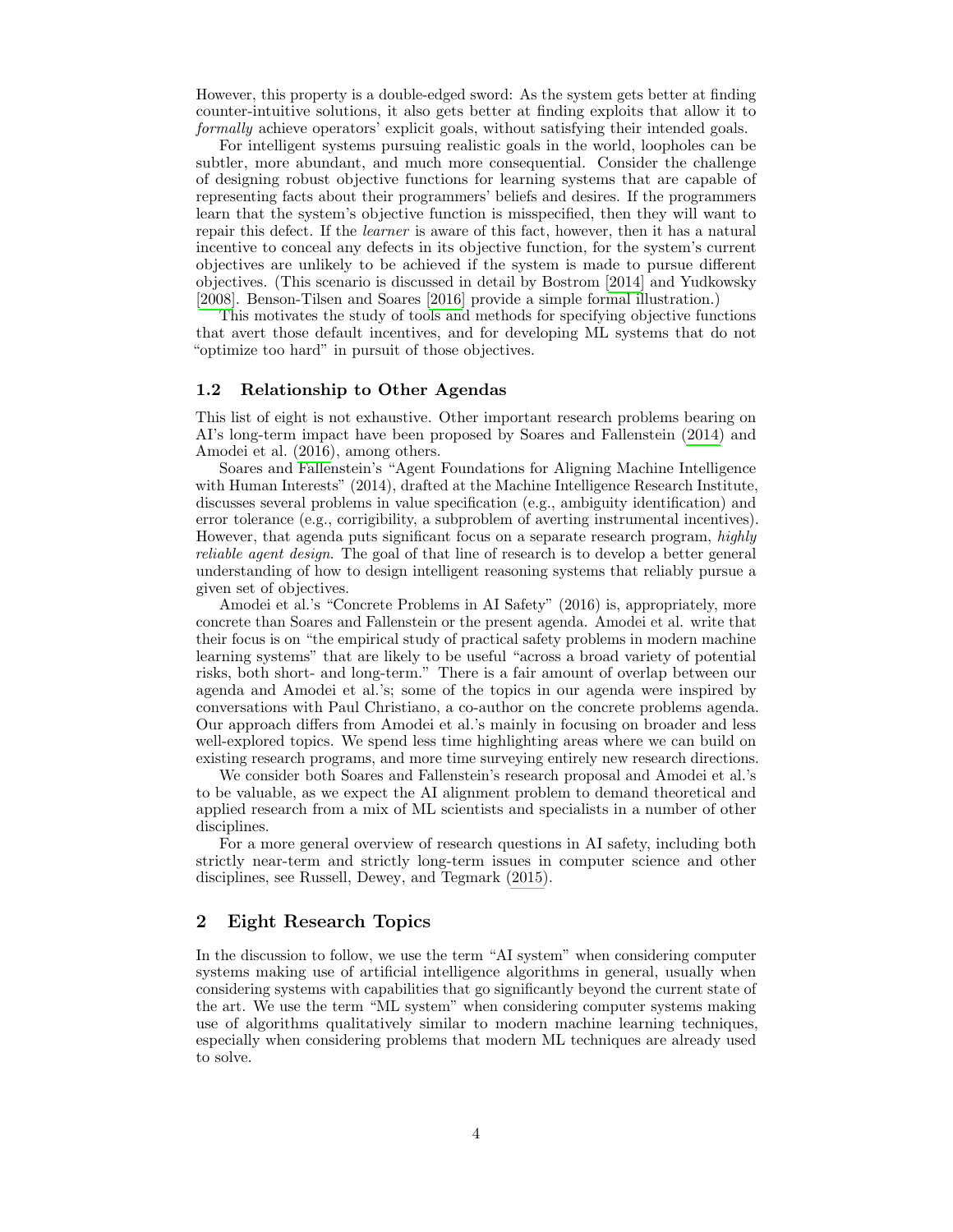If the system is capable of making predictions (or answering questions) about a rich and complex domain, we will say that the system "has beliefs" about that domain. If the system is optimizing some objective function, we will say that the system "has goals." A system pursuing some set of goals by executing or outputting a series of actions will sometimes be called an "agent."

## <span id="page-4-0"></span>2.1 Inductive Ambiguity Identification

Human values are context-dependent and complex. To have any hope of specifying our values, we will need to build systems that can learn what we want inductively (via, e.g., reinforcement learning). To achieve high confidence in value learning systems, however, Soares [\(2016\)](#page-24-4) argues that we will need to be able to anticipate cases where the system's past experiences of preferred and unpreferred outcomes provide insufficient evidence for inferring whether future outcomes are desirable. More generally, AI systems will need to "keep humans in the loop" and recognize when they are (and aren't) too inexperienced to make a critical decision safely.

Consider a classic parable recounted by Dreyfus and Dreyfus [\(1992\)](#page-20-2): The US army once built a neural network intended to distinguish between Soviet tanks and American tanks. The system performed remarkably well with relatively little training data—so well, in fact, that researchers grew suspicious. Upon inspection, they found that all of the images of Soviet tanks were taken on a sunny day, while the images of US tanks were taken on a cloudy day. The network was discriminating between images based on their brightness, rather than based on the variety of tank depicted.[1](#page-4-1)

It is to be expected that a classifier, given training data, will identify very simple boundaries (such as "brightness") that separate the data. However, what we want is a classifier that can, given a data set analogous to the tank training set, recognize that it does not contain any examples of Soviet tanks on cloudy days, and ask the user for clarification. Doing so would likely require larger training sets and different training techniques. The problem of inductive ambiguity identification is to develop robust techniques for automatically identifying this sort of ambiguity and querying the user only when necessary.

Related work. Amodei et al. [\(2016\)](#page-19-2) discuss a very similar problem, under the name of "robustness to distributional change." They focus on the design of ML systems that behave well when the test distribution is different from the training distribution, either by making realistic statistical assumptions that would allow correct generalization, or by detecting the novelty and adopting some sort of conservative behavior (i.e., querying a human). We take the name from Soares and Fallenstein [\(2014\)](#page-24-1), who call the problem "inductive ambiguity identification." Our framing of the problem differs only slightly from that of Amodei et al. (for instance, they consider "scalable oversight" to be a separate problem, while we place the problem of identifying situations where the training data is insufficient to specify the correct reward function under the umbrella of inductive ambiguity identification), but the underlying technical challenge is the same.

Bayesian approaches to training classifiers (including Bayesian logistic regression [Genkin, Lewis, and Madigan [2007\]](#page-21-0) and Bayesian neural networks [Blundell et al. [2015;](#page-20-3) Korattikara et al. [2015\]](#page-22-5)) maintain uncertainty over the parameters of the classifier. If such a system has the right variables (such as a variable  $L$  tracking the degree to which light levels are relevant to the classification of the tank), such a system could automatically become especially uncertain about instances whose classification depends on unknown variables (such as  $L$ ). The trick is having the right variables (and efficiently maintaining the probability distribution), which is

<span id="page-4-1"></span><sup>1.</sup> Tom Dietterich relates a similar story (personal conversation, 2016), where in his laboratory, years ago, microscope slides containing different types of bugs were made on different days, and a classifier learned to classify the different types of bugs with remarkably high accuracy—because the sizes of the bubbles in the slides changed depending on the day.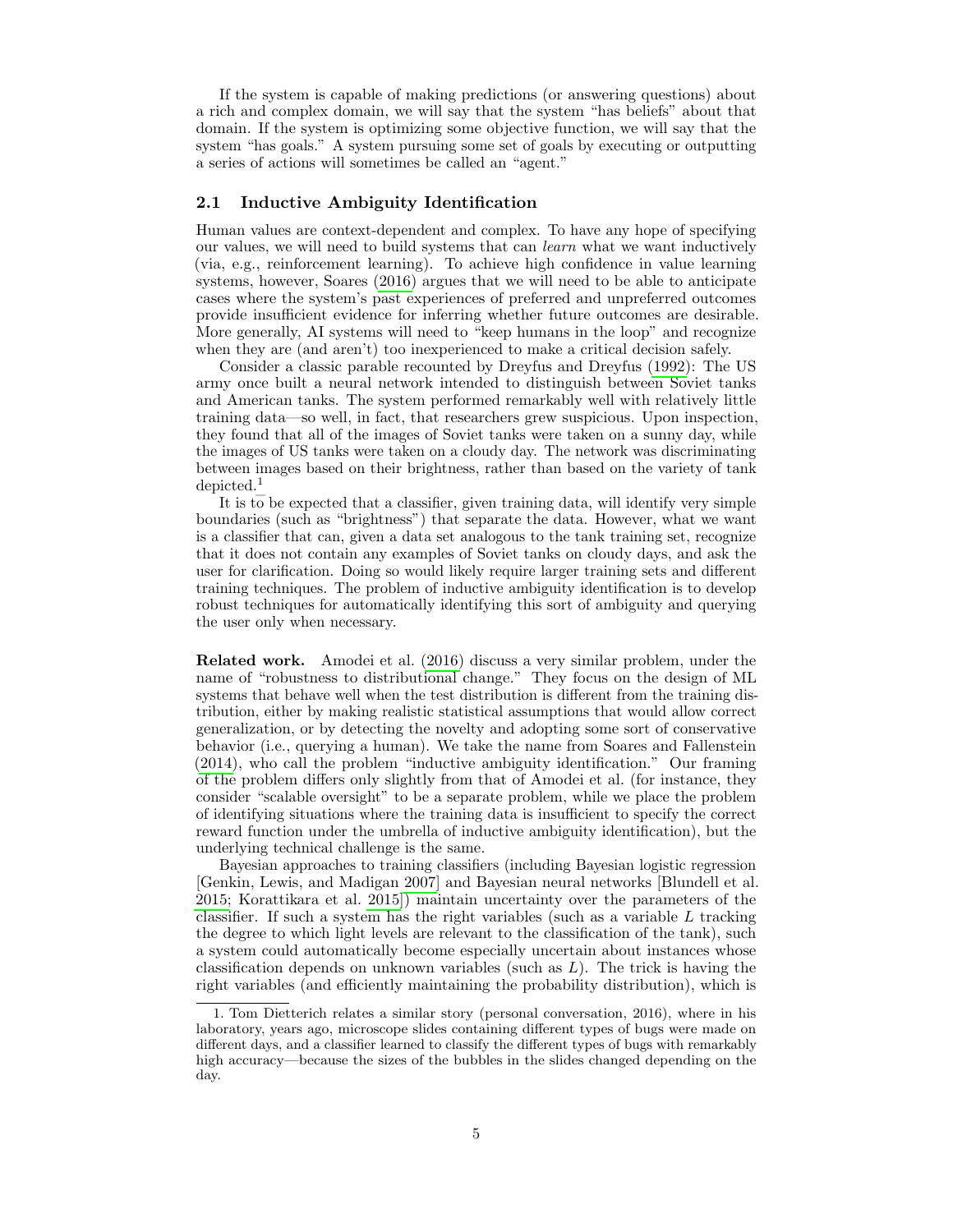quite difficult in practice. There has been much work studying the problem of feature selection (Liu and Motoda [2007;](#page-22-6) Guo and Schuurmans [2012\)](#page-21-1), but more work is needed to understand under what conditions Bayesian classifiers will correctly identify important inductive ambiguities.

Non-Bayesian approaches, on the other hand, do not by default identify ambiguities. For example, neural networks are notoriously overconfident in their classifications (Goodfellow, Shlens, and Szegedy [2014;](#page-21-2) Nguyen, Yosinski, and Clune [2015\)](#page-22-7), and so they do not identify when they should be more uncertain, as illustrated by the parable of the tank classifier. Gal and Ghahramani [\(2016\)](#page-21-3) have recently made progress on this problem by showing that dropout for neural networks can be interpreted as an approximation to certain types of Gaussian processes.

The field of active learning (Settles [2010\)](#page-23-4) also bears on inductive ambiguity identification. Roughly speaking, an active learner will maintain a set of "plausible hypotheses" by, e.g., starting with a certain set of hypotheses and retaining the ones that assigned sufficiently high likelihood to the training data. As long as multiple hypotheses are plausible, some ambiguity remains. To resolve this ambiguity, an active learner will ask the human to label additional images that will rule out some of its plausible hypotheses. For example, in the tank-detection setting, a hypothesis is a mapping from images (of tanks) to probabilities (representing, say, the probability that the tank is a US tank). In this setting, an active learner may synthesize an image of a US tank on a sunny day (or, more realistically, pick one out from a large dataset of unlabeled examples). When the user labels this image as a US tank, the hypothesis that an image contains a US tank if and only if the light level is below a certain threshold is ruled out.

Seung, Opper, and Sompolinsky [\(1992\)](#page-23-5) and Beygelzimer, Dasgupta, and Langford [\(2009\)](#page-20-4) have both studied what statistical guarantees can be achieved in this setting. Hanneke [\(2007\)](#page-21-4) introduced the disagreement coefficient to measure the overall probability of disagreement among a local ball in the concept space under the "probability of disagreement" pseudo-metric, which resembles a notion of "local ambiguity"; the disagreement coefficient has been used to clarify and improve upper bounds on label complexity for active learning algorithms (Hanneke [2014\)](#page-21-5). Beygelzimer et al. [\(2016\)](#page-20-5) introduced an active learning setting where the learner can request counterexamples to hypotheses, and they showed that this search oracle in some cases can speed up learning exponentially; these results are promising, but to scale to more complex systems, more transparent hypothesis spaces may be necessary for humans to interact efficiently with the learner.

Much work remains to be done. Modern active learning settings usually either assume a very simple hypothesis class, or assume that test examples are independent and identically distributed and are drawn from some distribution that the learner has access to at training time.<sup>[2](#page-5-0)</sup> Both of these assumptions are far too strong for use in the general case, where the set of possible hypotheses is rich and the environment is practically guaranteed to have regularities and dependencies that were not represented in the training data.

For example, consider the case where the data that the ML system encounters during operation depends on the behavior of the system itself—perhaps the Soviets start disguising their tanks (imperfectly) to look like US tanks after learning that the ML system has been deployed. In this case, the assumption that the training data would be similar to the test data is violated, and the guarantees disappear. This phenomenon is already seen in certain adversarial settings, such as when spammers change their spam messages in response to how spam recognizers work. Guaranteeing good behavior when the test data differs from the training data is the subject of research in the adversarial machine learning subfield (see, e.g., Huang et al. [\[2011\]](#page-21-6)). It will take a fair bit of effort to apply those techniques to the active learning setting.

Conformal prediction (Vovk, Gammerman, and Shafer [2005\)](#page-24-5) is an alternative non-Bayesian approach that attempts to produce well-calibrated predictions. In

<span id="page-5-0"></span><sup>2.</sup> Some forms of online active learning (refer to, e.g. Dekel, Gentile, and Sridharan [\[2012\]](#page-20-6)) relax the i.i.d. assumption, but the authors do not see how to apply them to the problem of inductive ambiguity identification.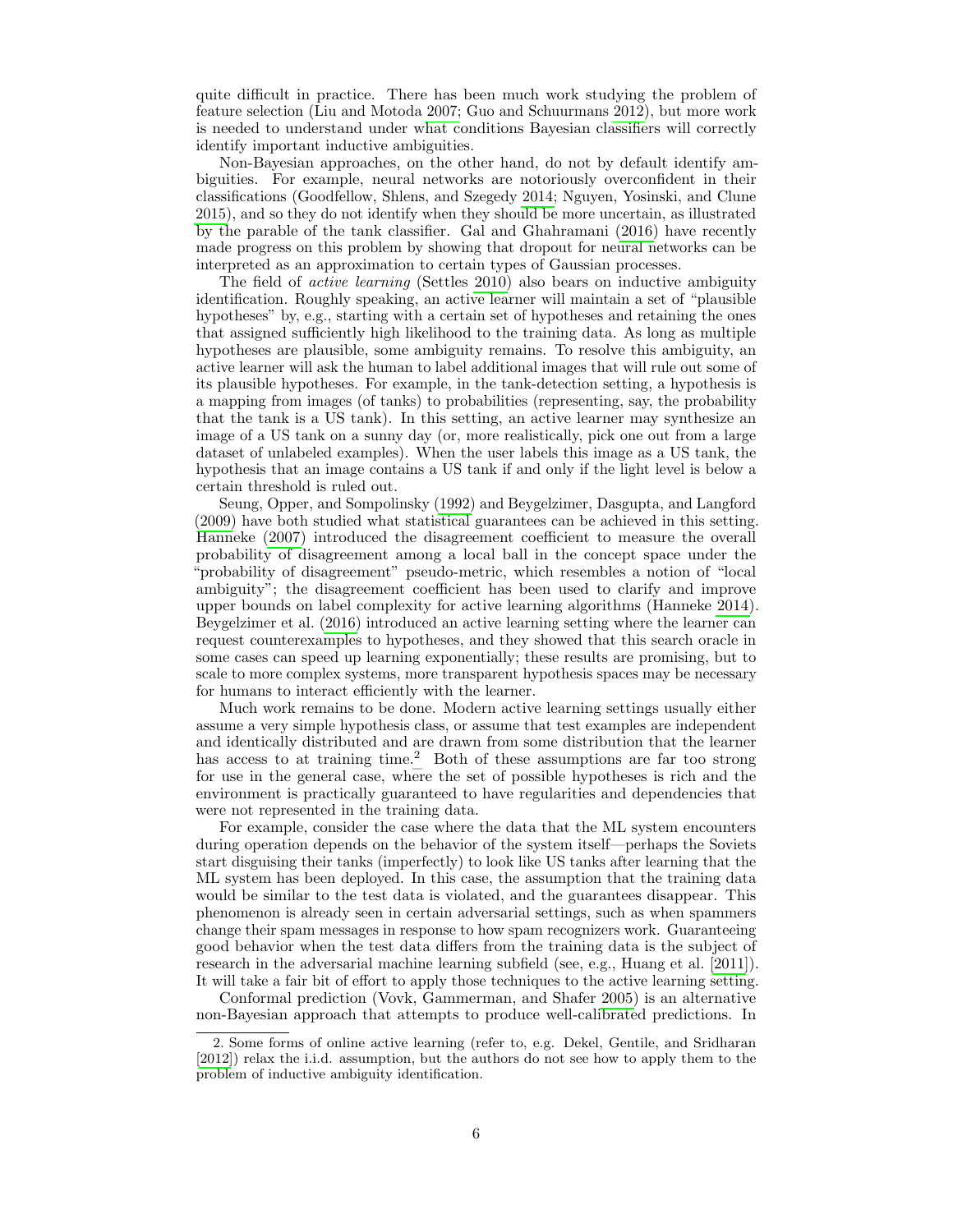an online classification setting, a conformal predictor will give a set of plausible classifications for each instance, and under certain exchangeability assumptions, this set will contain the true classification about (say) 95% of the time throughout the online learning process. This will detect ambiguities in the sense that the conformal predictor must usually output a set containing multiple different classifications for ambiguous instances, on pain of failing to be well-calibrated. However, the exchangability assumption used in conformal prediction is only slightly weaker than an i.i.d. assumption, and the well-calibrated confidence regions (such as 95% true classification) are insufficient for our purposes (where even a single error could be highly undesirable).

KWIK ("Knows What It Knows") learning (Li, Littman, and Walsh [2008\)](#page-22-0) is a variant of active learning that relaxes the i.i.d. assumption, queries the humans only finitely many times, and (under certain conditions) makes zero critical errors. Roughly speaking, the KWIK learning framework is one where a learner maintains a set of "plausible hypotheses" and makes classifications only when all remaining plausible hypotheses agree on how to do so. If there is significant disagreement among the plausible hypotheses, a KWIK learner will output a special value ⊥ indicating that the classification is ambiguous (at which point a human can provide the correct label for that input). The KWIK framework is concerned with algorithms that are guaranteed to output  $\perp$  only a limited number of times (usually polynomial in the dimension of the hypothesis space). This guarantees that the system eventually has good behavior, assuming that at least one good hypothesis remains plausible. In the tank classification problem, if the system had a hypothesis for "the user cares about tank type" and another for "the user cares about brightness," then, upon finding a bright picture of a US tank, the system would output  $\perp$  and require a human to provide a label for the ambiguous image.

Currently, efficient KWIK learning algorithms are only known for simple hypothesis classes (such as small finite sets of hypotheses, or low-dimensional sets of linear hypotheses). Additionally, KWIK learning makes a strong realizability assumption: useful statistical guarantees can only be obtained when one of the hypotheses in the set is "correct" in that its probability that the image is classified as a tank is always well-calibrated—otherwise, the right hypothesis might not exist in the "plausible set" (Li, Littman, and Walsh [2008;](#page-22-0) Khani and Rinard [2016\)](#page-21-7). Thus, significant work needs to be done before these frameworks can be used for the inductive ambiguity identification algorithms of highly capable AI systems operating in the real world.

Directions for future research. Further study of Bayesian approaches to classification, including the design of realistic priors, better methods of inferring latent variables, and extensions of Bayesian classification approaches to represent more complex models, could improve our understanding of inductive ambiguity identification.

Another obvious direction for future research is to attempt to extend active learning frameworks, like KWIK, that relax the strong i.i.d. assumption. Research in that direction could include modifications to KWIK that allow more complex hypothesis classes, such as neural networks. This will very likely require making different statistical assumptions than in standard KWIK. What statistical guarantees can be provided in variants of the KWIK framework with weakened assumptions about the complexity of the hypothesis class is an open question.

One could also study different methods of relaxing the realizability assumptions in KWIK learning. An ideal learning procedure will notice when the real world contains patterns that none of its hypotheses can model well and flag its potentially flawed predictions (perhaps by outputting ⊥) accordingly. The "agnostic KWIK learning framework" of Szita and Szepesvári [\(2011\)](#page-24-6) handles some forms of nonrealizability, but has severe limitations: even if the hypothesis class is linear, the number of labels provided by the user may be exponential in the number of dimensions of the linear hypothesis class.

Alternatively, note that the standard active learning framework and the KWIK framework both represent inductive ambiguity as disagreement among specific hypotheses that have performed well in the past. This is not the only way to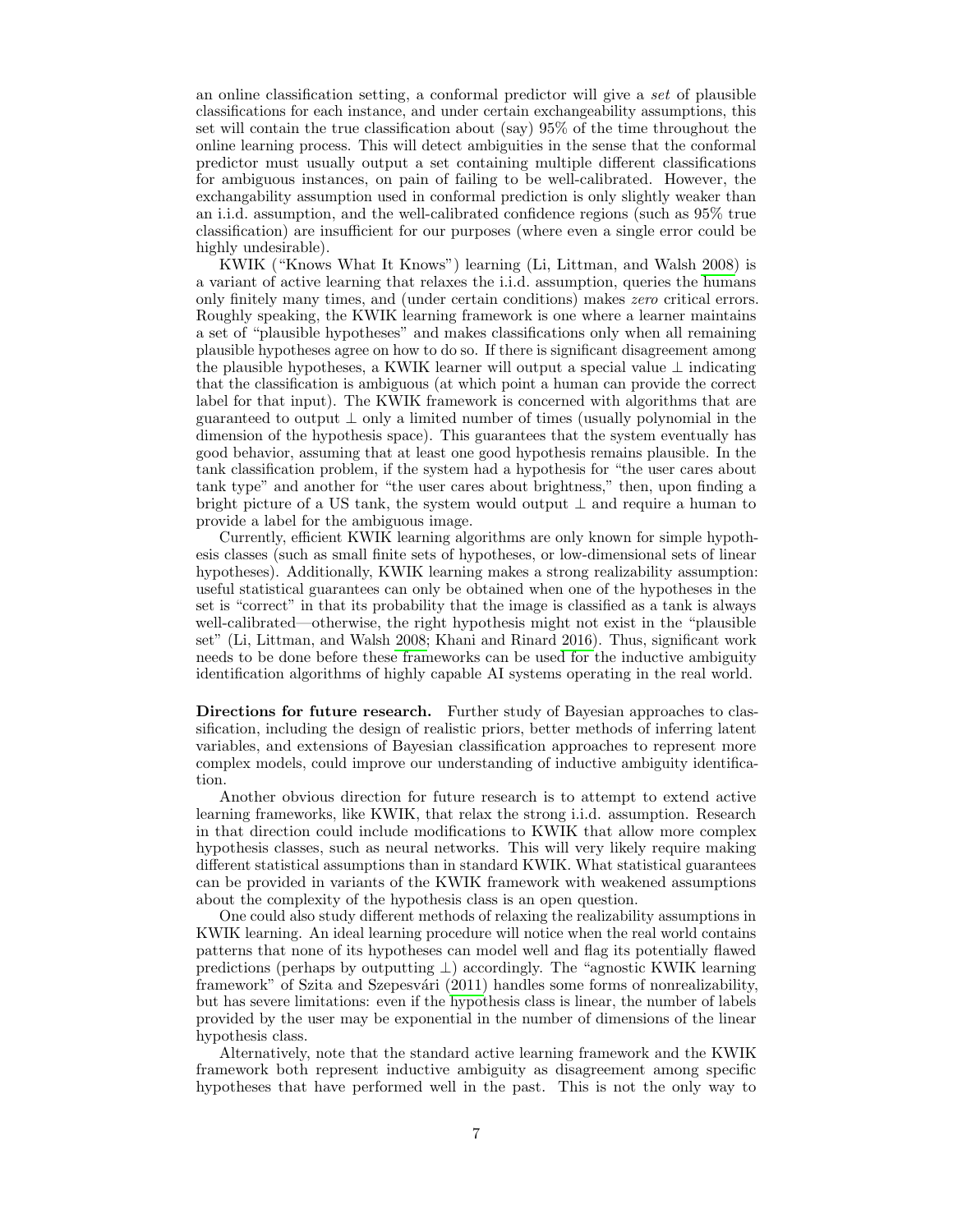represent inductive ambiguity; it is possible that some different algorithm will find "natural" ambiguities in the data without representing these ambiguities as disagreements between hypotheses. For example, we could consider systems that use a joint distribution over the answers to all possible queries. Where active learners are uncertain about both which hypothesis is correct and what the right answers are given the right hypothesis, a system with a joint would be uncertain only about how to answer queries. In this setting, it may be possible to achieve useful statistical guarantees as long as the distribution contains a grain of truth (i.e., is a mixture between a good distribution and some other distributions). Then, of course, good approximation schema would be necessary, as reasoning according to a full joint would be intractable. Refer to Christiano [\(2016a\)](#page-20-7) for further discussion of this setup.

#### <span id="page-7-0"></span>2.2 Robust Human Imitation

Formally specifying a fully aligned general-purpose objective function by hand appears to be an impossibly difficult task, for reasons that also raise difficulties for specifying a correct value learning process. It is hard to see even in principle how we might attain confidence that the goals an ML system is learning are in fact our true goals, and not a superficially similar set of goals that diverge from our own in some yet-undiscovered cases.

Ambiguity identification can help here, by limiting the agent's autonomy. Inductive ambiguity identifiers suspend their activities to consult with a human operator in cases where training data significantly under-determines the correct course of action. But what if we take this idea to its logical conclusion, and use "consult a human operator for advice" itself as our general-purpose objective function?

The target "do what a trusted human would have done, given some time to think about it" is a plausible candidate for a goal that one might safely and usefully optimize. At least, if optimized correctly, this objective function leads to an outcome no worse than what would have occurred if the trusted human had access to the AI system's capabilities (Christiano [2015b\)](#page-20-8).

There are a number of difficulties that arise when attempting to formalize this sort of objective. For example, the formalization itself might need to be designed to avert harmful instrumental strategies such as "performing brain surgery on the trusted human's brain to better figure out what they actually would have done". The high-level question here is: Can we define a measurable objective function for human imitation such that the better a system correctly imitates a human, the better its score according to this objective function?

Related work. A large portion of supervised learning research can be interpreted as research that attempts to train machines to imitate the way that humans label certain types of data. Deep neural networks achieve impressive performance on many tasks that require emulating human concepts, such as image recognition (Krizhevsky, Sutskever, and Hinton [2012;](#page-22-8) He et al. [2015\)](#page-21-8) and image captioning (Karpathy and Fei-Fei [2015\)](#page-21-9). Generative models (as studied by, e.g., Gregor et al. [\[2015\]](#page-21-10) and Lake, Salakhutdinov, and Tenenbaum [\[2015\]](#page-22-2)) and imitation learning (e.g., Judah et al. [\[2014\]](#page-21-11), Ross, Gordon, and Bagnell [\[2010\]](#page-23-6), and Asfour et al. [\[2008\]](#page-19-3)) are state-of-the-art when it comes to imitating the behavior of humans in applications where the output space is very large and/or the training data is very limited.

In the inverse reinforcement learning paradigm (Ng and Russell [2000\)](#page-22-9) applied to apprenticeship learning (Abbeel and Ng [2004\)](#page-19-4), the learning system imitates the behavior of a human demonstrator in some task by learning the reward function the human is (approximately) optimizing. Ziebart et al. [\(2008\)](#page-24-7) used the maximum entropy criterion to convert this into a well-posed optimization problem. Inverse reinforcement learning methods have been successfully applied to autonomous helicopter control, achieving human-level performance (Abbeel, Coates, and Ng [2010\)](#page-19-5), and have recently been extended to the learning of non-linear cost features in the environment, producing good results in robotic control tasks with complicated objectives (Finn, Levine, and Abbeel [2016\)](#page-20-9). IRL methods may not scale safely, however, due to their reliance on the faulty assumption that human demonstrators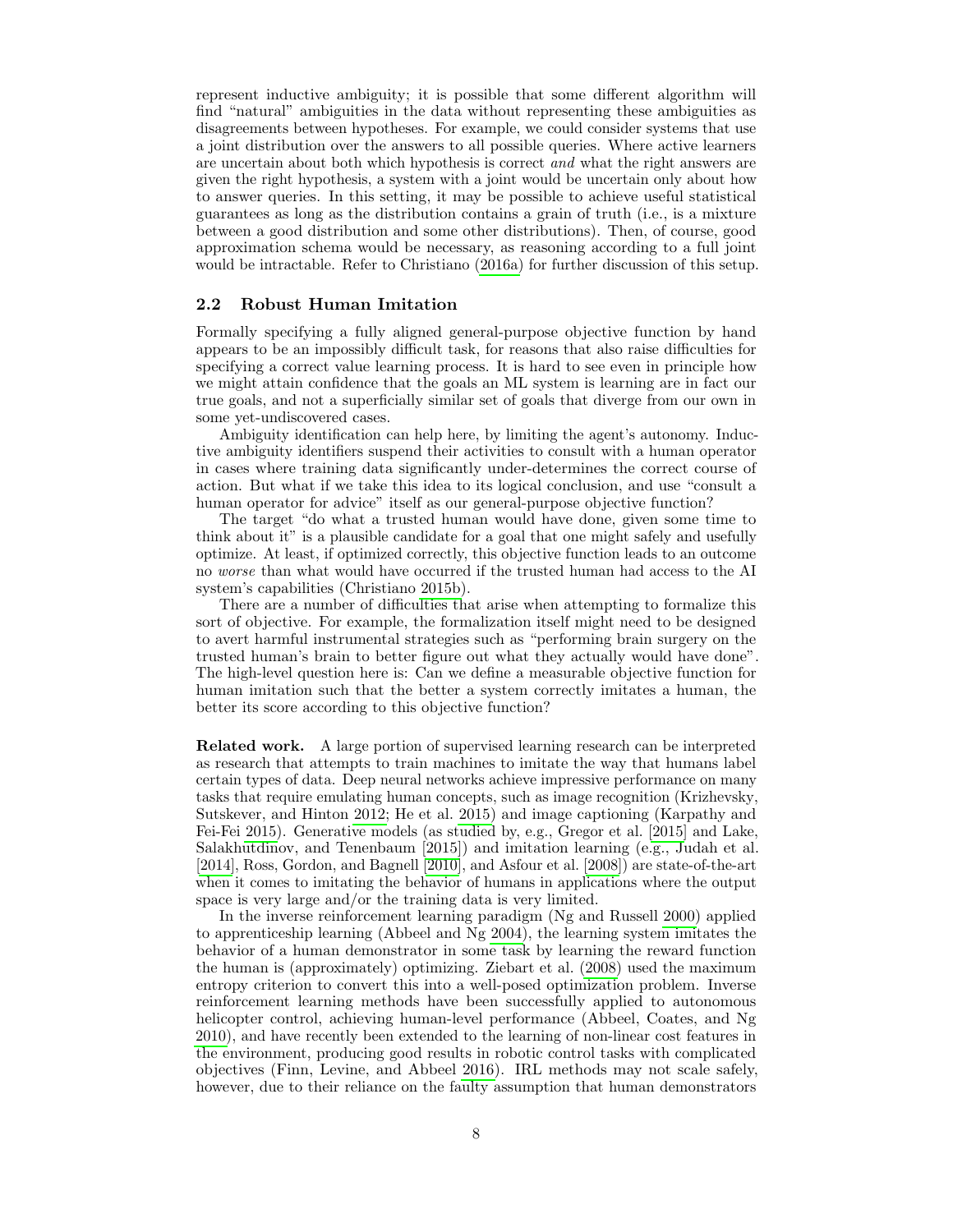are optimizing for a reward function, where in reality humans are often irrational, ill-informed, incompetent, and immoral; recent work by Evans, Stuhlmüller, and Goodman [\(2015b,](#page-20-10) [2015a\)](#page-20-11) has begun to address these issues.

These techniques have not yet (to our knowledge) been applied to the high-level question of which human imitation tasks can or can't be performed with some sort of guarantee, and what statistical guarantees are possible, but the topic seems ripe for study.

It is also not yet clear whether imitation of humans can feasibly scale up to complex and difficult tasks (e.g., a human engineer engineering a new type of jet engine, or a topologist answering math questions). For complex tasks, it seems plausible that the system will need to learn a detailed psychological model of a human if it is to imitate one, and that this might be significantly more difficult than training a system to do engineering directly. More research is needed to clarify whether imitation learning can scale efficiently to complex tasks.

Directions for further research. To formalize the question of robust human imitation, imagine a system A that answers a series of questions. On each round, it receives a natural language question x, and should output a natural language answer y that imitates the sort of answer a particular human would generate. Assume the system has access to a large corpus of training data  $(x_1, y_1), (x_2, y_2), \ldots, (x_n, y_n)$  of previous questions answered by that human. How can we train A such that we get some sort of statistical guarantee that it eventually robustly generates good answers?

One possible solution lies in the generative adversarial models of Goodfellow et al.  $(2014)$ , in which a second system B takes answers as input and attempts to tell whether they were generated by a human or by  $A$ .  $A$  can then be trained to generate an answer  $\gamma$  that is likely to fool  $B$  into thinking that the answer was human-generated. This approach could fail if  $B$  is insufficiently capable; for example, if B can understand grammar but not content, then A will only be trained to produce grammatically valid answers (rather than correct answers). Further research is required to understand the limits of this approach.

Variational autoencoders, as described by Kingma and Welling [\(2013\)](#page-22-10), are a particularly promising approach to training systems that are able to form generative models of their training data, and it might be possible to use variants on those methods to train systems to generate good answers to certain classes of questions (given sufficient training on question/answer pairs). However, it is not yet clear whether variational autoencoder techniques can be used to train systems to imitate humans performing complex tasks. In particular, unlike generative adversarial models (which can, in principle, use arbitrary algorithms to imitate the human), variational autoencoders can only efficiently imitate a human using "reversible" algorithms (Stuhlm¨uller, Taylor, and Goodman [2013\)](#page-24-8), which is a fairly strict limitation. What exactly is the set of tasks that can be performed using reversible generative models? Can we transform non-reversible tasks into reversible ones by adding appropriate information? Research into these questions and others could help us understand whether (and how) modern autoencoder techniques could be used to train systems to imitate humans when performing complex tasks.

### <span id="page-8-0"></span>2.3 Informed Oversight

One of the reasons why robust human imitation would be valuable is the intuition that the objective function of "do what a trusted human would have approved of, given time to consider" might be relatively easy to formalize in a way that could be optimized without many adverse side effects. This point is argued by Christiano [\(2015a,](#page-20-12) [2016b\)](#page-20-13), who refers to such agents as "approval-directed agents." For example, we might train a reinforcement learning system to take actions that a human would rate highly by using a framework where the system has to learn the "human judgment" reward function, and where training data is produced by actually having a human evaluate the learner's actions. This approach is taken by, e.g., the TAMER framework of Knox and Stone [\(2009\)](#page-22-11), in which a learner myopically pursues short-term human approval.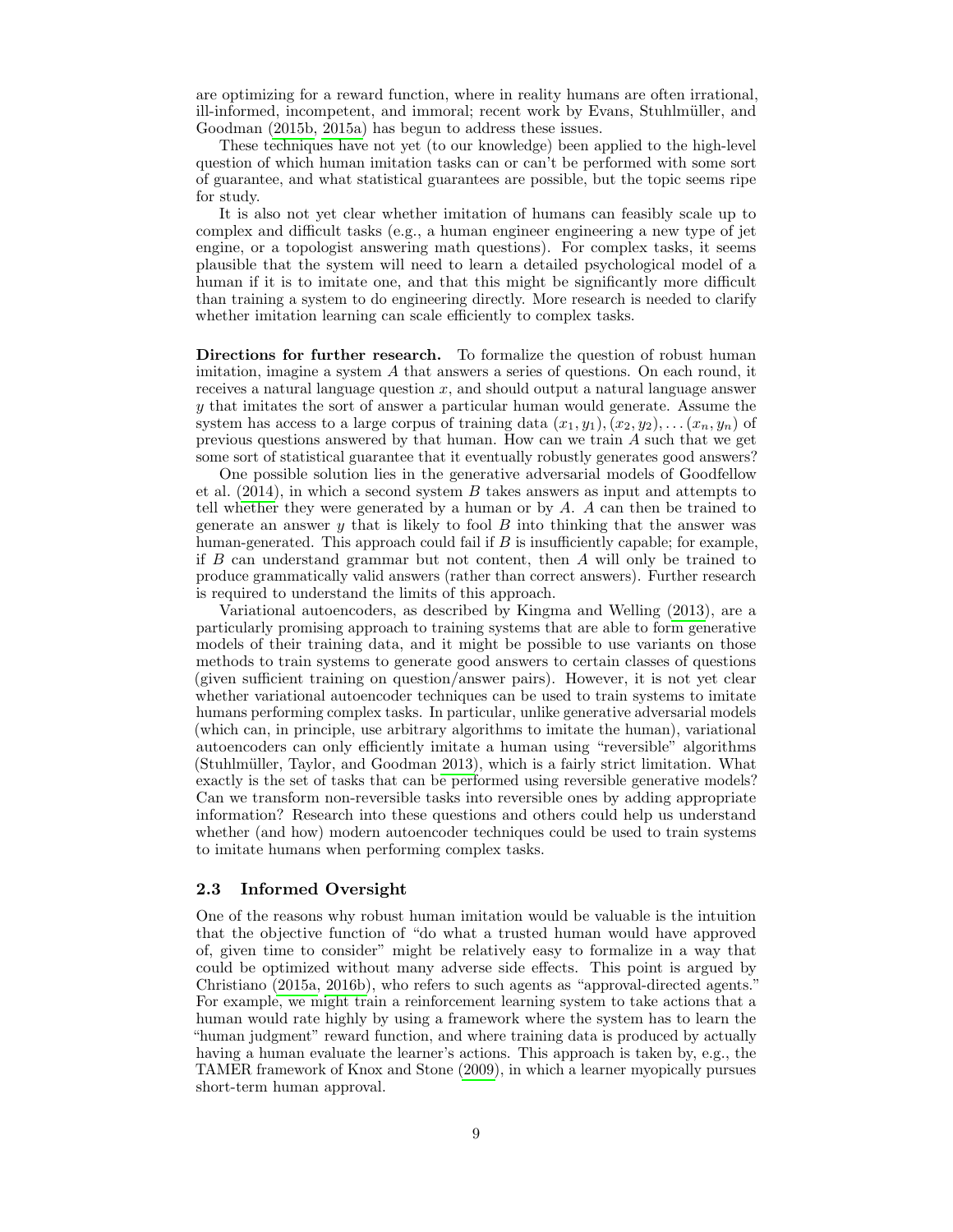Whether this sort of approval-directed approach would work well for highly capable ML systems pursuing complex tasks depends on a number of key assumptions, one of which is that a "smarter" agent (such as a human), given time to deliberate, can adequately oversee the operation of a "simpler" agent (such as a reinforcement learner).

At first it might seem like this is easy enough. However, a smarter system probably cannot reliably assess the behavior of a simpler system in full generality. Consider an ML system trained to write original novels, using a corpus of human novels as training data. It might be quite a bit less intelligent than a human (according to many different intelligence metrics), but the human may still have a fair bit of trouble accurately evaluating the system's performance. For instance, it might be easy for the system to simply plagiarize a novel, and it might be hard for a human to check whether the novel was in fact plagiarized. (Perhaps the system used a simple rewriting scheme to make the plagiarism difficult to detect by a text search, but still easy to detect for a human comparing the novels side-by-side.)

How do we make it easy for the human to assess the performance of an advanced ML system pursuing some particular task? As noted by Christiano [\(2016c\)](#page-20-14), it is not sufficient for the human to be more clever than the system, as some bad actions (such as plagiarism) are easier to execute than they are to detect.

For a somewhat less plausible example in which the difficulty is made particularly clear, imagine that a system A is tasked with generating pictures of cats, and a system  $B$  is tasked with ensuring that system  $A$  is not sending messages to a third party (system  $C$ ) in the lowest-order bits of the image (which, if system  $A$  were generating pictures as intended, would be uniformly random). If both system A and system  $B$  know system  $C$ 's public key, but neither know  $C$ 's private key, then  $B$  has no effective way of distinguishing cat pictures that contain steganographic messages from ones that don't, even if  $B$  is more intelligent than  $A$ .

More important than these specific examples is the general pattern: there are many possible hard-to-detect ways a system's behavior could differ from the intended behavior, and at least some of these differences are undesirable. We would like a general strategy for avoiding problems of this form. How can we train systems to not only take good actions, but take actions that can be accurately assessed by overseers?

Related work. As mentioned, the TAMER framework of Knox and Stone [\(2009\)](#page-22-11) provides an early framework for studying approval-directed agents in a fairly myopic setting. Christiano [\(2016c\)](#page-20-14) has also discussed this problem in detail. Daniel et al. [\(2014\)](#page-20-15) extend the TAMER framework with an active learning component, improving over hand-coded reward functions in robot learning tasks. A separate approach to human supervision of ML systems is the cooperative inverse reinforcement learning framework of Hadfield-Menell et al. [\(2016\)](#page-21-13), which views the human-agent interaction as a cooperative game where both players attempt to find a joint policy that maximizes the human's secret value function. Everitt and Hutter [\(2016\)](#page-20-16) describe a general value learning agent that avoids some potential problems with reinforcement learning and might reproduce approval-directed behavior given a good understanding of how to learn reward functions. Soares et al. [\(2015\)](#page-24-0) have considered the question of how to design systems that have no incentive to manipulate or deceive in general.

The informed oversight problem is related to the scalable oversight problem discussed by Amodei et al. [\(2016\)](#page-19-2), which is concerned with methods for efficiently scaling up the ability of human overseers to supervise ML systems in scenarios where human feedback is expensive. The informed oversight problem is slightly different, in that it focuses on the challenge of supervising ML systems in scenarios where they are complex and potentially deceptive (but where feedback is not necessarily expensive).

We now review some recent work on making ML systems more transparent, which could aid an informed overseer by allowing them to evaluate a system's internal reasons for decisions rather than evaluating the decisions in isolation.

Neural networks are a well-known example of powerful but opaque components of ML systems. Some preliminary techniques have been developed for understand-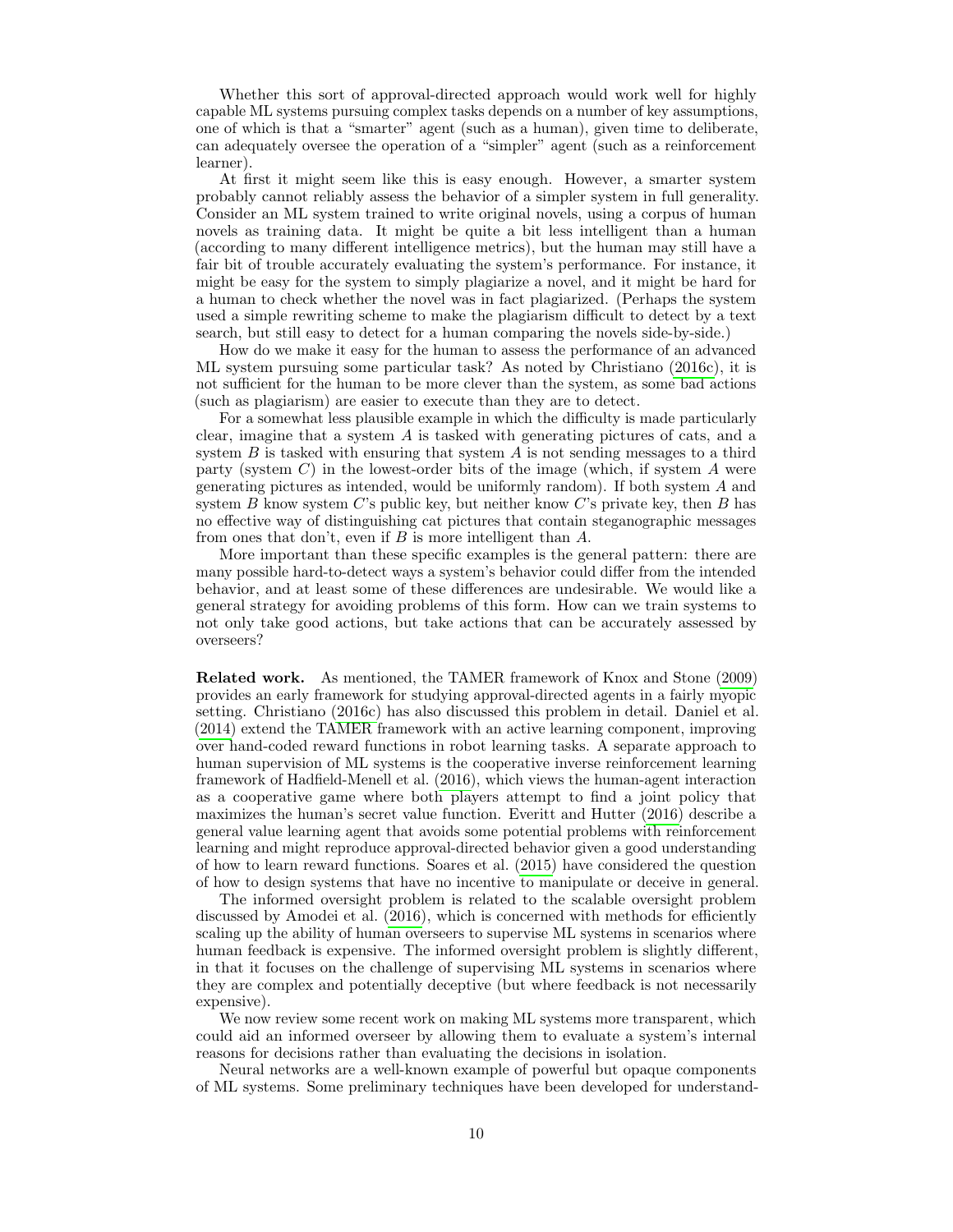ing and visualizing the representations learned by neural networks (Simonyan, Vedaldi, and Zisserman [2013;](#page-24-9) Zeiler and Fergus [2014;](#page-24-10) Mahendran and Vedaldi [2015;](#page-22-12) Goodfellow, Shlens, and Szegedy [2014\)](#page-21-2). Pulina and Tacchella [\(2010\)](#page-23-7) define coarse abstractions of neural networks that can be more easily verified to satisfy safety constraints, and can be used to generate witnesses to violations of safety constraints.

Ribeiro, Singh, and Guestrin [\(2016\)](#page-23-8) introduce a method for explaining classifications that finds a sparse linear approximation to the local decision boundary of a given black-box ML system, allowing the human operator to inspect how the classification depends locally on the most important input features; similarly, the method of Baehrens et al. [\(2010\)](#page-19-6) reports the gradient in the input of the classification judgment. In a related vein, Datta, Sen, and Zick [\(2016\)](#page-20-17), Strumbelj and Kononenko  $(2014)$ , and Robnik-Šikonja and Kononenko  $(2008)$  define metrics for reporting the influence of various inputs and sets of inputs on the output of a black-box ML system. It is unclear whether black-box methods will scale to the evaluation of highly capable ML systems.

On the other extreme, opposite to black-box methods, some ML systems are transparent by construction using, e.g., graphical models or dimensionality reduction (Vellido, Mart´ın-Guerrero, and Lisboa [2012\)](#page-24-12). Bayesian networks (Friedman, Geiger, and Goldszmidt [1997;](#page-21-14) Pearl [2009\)](#page-23-10) have been applied in many domains, including ones where reliability and interpretability are concerns (Weber et al. [2012\)](#page-24-13). The interpretability of matrix factorization models can be improved by replacing them with a Bayesian network that makes similar judgments, without sacrificing too much accuracy (Carmona and Riedel [2015\)](#page-20-18). Janzing et al. [\(2013\)](#page-21-15) define a framework for quantifying the causal influence between variables in a causal network, which could be used to selectively report only the most causally relevant factor in some judgment. Sparse models offer another approach to ensure transparency, by simplifying the model enough that humans can inspect the entire learned model (if not the training procedure that produced the model). For example, Letham et al. [\(2015\)](#page-22-13) generate short lists of rules to accurately perform predictive tasks in medicine and in simple games, while maintaining interpretability.

In the realm of decision-making systems, Baraka, Paiva, and Veloso [\(2015\)](#page-19-7) and Rosenthal, Selvaraj, and Veloso [\(2016\)](#page-23-11) have begun research into methods for making online robotics systems more transparent to their operators. Thomaz and Breazeal [\(2006\)](#page-24-14) improved training times for reinforcement learning systems by having the human trainer view the agent's most likely next actions under consideration, and Li et al. [\(2015\)](#page-22-14) applied similar techniques to the TAMER framework, with mixed results.

Developing more transparent ML systems is a good first step towards enabling humans to oversee complex AI systems, but work to date has not yet addressed the problems of informed oversight that arise when the system is highly capable and may be able to manipulate human supervisors or circumvent their efforts. Significant work remains to be done before we even understand what sort of formal or statistical guarantees we would want in order to justify confidence in our ability to assess a system's behavior.

Directions for future research. Christiano [\(2016c\)](#page-20-14) has suggested training systems to output both an action  $a$  and a "report"  $r$  intended to help an overseer evaluate the action. In the plagiarism example, the action  $a$  would be a story, and the report  $r$  could be a list of literary works that the story makes reference to or copies from. We would like the report to be maximally informative, even when this informativeness prevents the action from receiving a high score (such as when the report points out plagiarism). It is not at all clear what the type of  $r$  should be in general; i.e., if the system can commit plagiarism, steganography, and some third offence that we did not consider, it is not clear what space of reports is sufficiently open-ended to allow the overseer to detect the suboptimal behavior in all three cases. A plausible research approach is to more clearly understand both what space of reports could be sufficient, and how a system could be trained to optimize the mixed objective of both choosing an action that is evaluated favorably given the reporting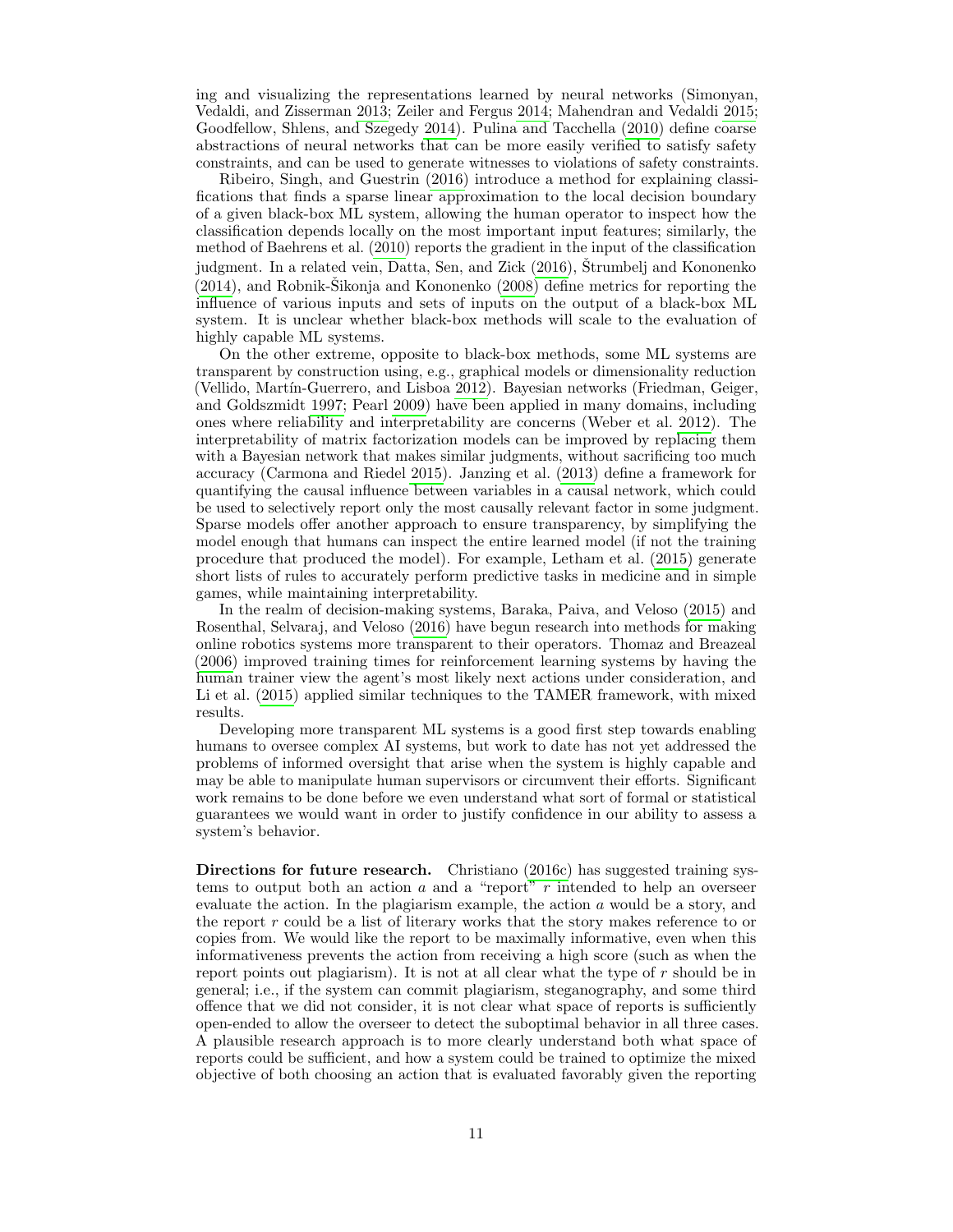mechanism, and a report that is evaluated as informative given the action.

### <span id="page-11-0"></span>2.4 Generalizable Environmental Goals

Many ML systems have their objectives specified in terms of their sensory data. For example, reinforcement learners have the objective of maximizing discounted reward over time (or, alternatively, minimizing expected/empirical loss), where "reward" and/or "loss" are part of the system's percepts. While these sensory goals can be useful proxies for environmental goals, environmental goals are distinct: Tricking your sensors into perceiving that a sandwich is in the room is not the same as actually having a sandwich in the room.

Let's say that your goal is to design an AI system that directly pursues some environmental goal, such as "ensure that this human gets lunch today." How can we train the system to pursue a goal like that in a manner that is robust against opportunities to interfere with the proxy methods used to specify the goals, such as "the pixels coming from the camera make an image that looks like food"?

If we were training a system to put some food in a room, we might try providing training data by doing things like: placing various objects on a scale in front of a camera, and feeding the data from the camera and the scale into the system, with labels created by humans (which mark the readings from food as good, and the readings from other objects as bad); or having a human in the room press a special button whenever there is food in the room, where button presses are accompanied by reward.

These training data suggest, but do not precisely specify, the goal of placing food in the room. Suppose that the system has some strategy for fooling the camera, the scale, and the human, by producing an object of the appropriate weight that, from the angle of the camera and the angle of the human, looks a lot like a sandwich. The training data provided is not sufficient to distinguish between this strategy, and the strategy of actually putting food in the room.

One way to address this problem is to design more and more elaborate sensor systems that are harder and harder to deceive. However, this is the sort of strategy that is unlikely to scale well to highly capable AI systems. A more scalable approach is to design the system to learn an "environmental goal" such that it would not rate a strategy of "fool all sensors at once" as high-reward, even if it could find such a policy.

Related work. Dewey [\(2011\)](#page-20-19) and Hibbard [\(2012\)](#page-21-16) have attempted to extend the AIXI framework of Hutter [\(2005\)](#page-21-17) so that it learns a utility function over world-states instead of interpreting a certain portion of its percepts as a reward primitive.<sup>[3](#page-11-1)</sup> Roughly speaking, these frameworks require programs to specify (1) the type of the world-state; (2) a prior over utility functions (which map world-states to real numbers); and (3) a "value-learning model" that relates utility functions, statetransitions, and observations. If all these are specified, then it is straightforward to specify the ideal agent that maximizes expected utility (through a combination of exploration to learn the utility function, and exploitation to maximize it). This is a good general framework, but significant research remains if we are to have any luck formally specifying  $(1)$ ,  $(2)$ , and  $(3)$ .

Everitt and Hutter [\(2016\)](#page-20-16) make additional progress by showing that in some cases it is possible to specify an agent that will use its reward percepts as evidence about a utility function, rather than as a direct measure of success. While this alleviates the problem of specifying (3) above (the value-learning model), it leaves open the problem of specifying (1), a representation of the state of the world, and (2), a reasonable prior over possible utility functions (such that the agent converges on the goal that the operators actually intended, as it learns more about the world).

<span id="page-11-1"></span><sup>3.</sup> When the agent is pursuing some objective specified in terms of elements of its own world-model, we call the objective a "utility function," to differentiate this from the case where reward is part of the system's basic percepts. This practice of referring to preferences over world-states as utility functions dates back to von Neumann and Morgenstern [\(1944\)](#page-24-15).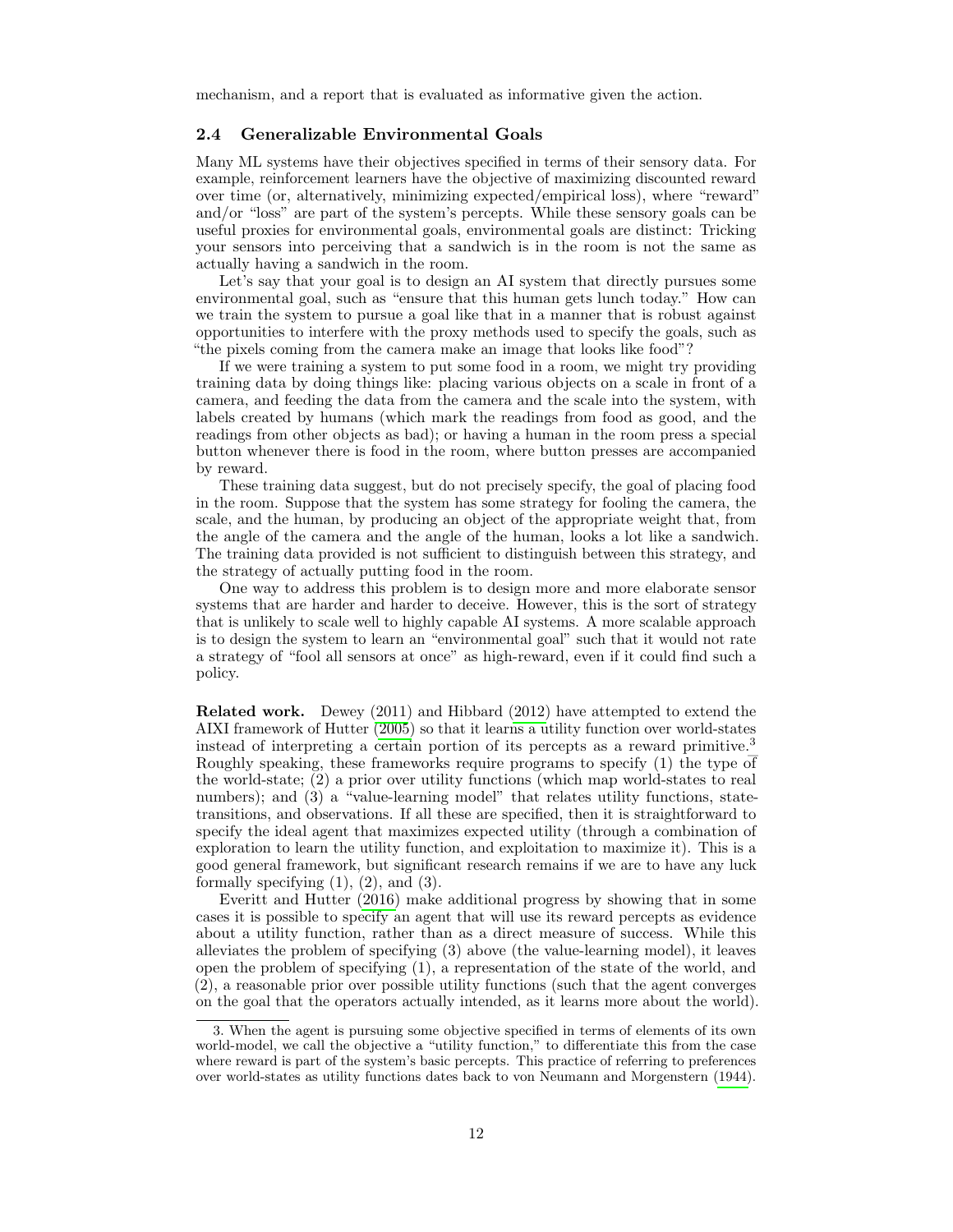The problem of generalizable environmental goals is related to the problem of reward hacking, which has been discussed by Dewey [\(2011\)](#page-20-19) and Amodei et al. [\(2016\)](#page-19-2), wherein an AI system takes control of the physical mechanism that dispenses reward and alters it. Indeed, the entire reward hacking problem can be seen as stemming from the failure to specify suitable environmental goals.

Directions for future research. Suppose the AI system has learned a worldmodel with state type  $S$  as in model-based reinforcement learning (Heess et al. [2015\)](#page-21-18). We will assume that  $S$  is very high-dimensional, so there is no guarantee that the correct utility function is a simple function of  $S$ .

We would like to define a utility function U on S that returns a high number for states containing a sandwich, and low numbers for states that do not contain a sandwich. To make this problem tractable, we will assume we can identify some goal state  $G \in \mathcal{S}$  in which there is certainly a sandwich in the room. This state could be identified by, for example, having the human place a sandwich in the room (as the AI system observes the human), and seeing which state the system thinks the world is in at this point. The system's goal will be to cause the world to be in a state similar to G.

To define what it means for some states to be similar to others, we will find a low-dimensional state representation  $\phi : \mathcal{S} \to \mathbb{R}^n$  and then define  $U(S) :=$  $-\|\phi(S) - \phi(G)\|^2$  to measure the distance between the state and G. We will defer the question of how  $\phi$  should be defined until after discussing an example.

Consider two different possible world-states. In state A, the system has just placed a sandwich in the room. In state  $B$ , the system has placed a realistic image of a sandwich (printed on paper) in front of the camera, placed a rock (with the same weight as a sandwich) on the scale, and tricked the human into pressing the button. To assign a higher utility to state A than state B, we must have  $\phi(A)$  close to  $\phi(G)$  but  $\phi(B)$  far from  $\phi(G)$ . Thus, the state representation  $\phi$  must distinguish A from B.

While state A and state B predict the same *immediate* observations, they predict different future observations given some future actions. For example, if the AI system took the action of moving the camera, in state  $A$  it would become clear that the image was printed on paper, while in state  $B$  the sandwich would still appear to be a sandwich. It is therefore plausible that, if the system attempts to select  $\phi$ so that the future observations following from a state  $S$  can be predicted well as a simple function of  $\phi(S)$ , then  $\phi(A)$  and  $\phi(B)$  will be significantly different (since they predict different future observations). At this point, it is plausible that the resulting utility function U assigns a higher value to A than  $B^4$  $B^4$ .

However, we can consider a third state  $C$  that obtains after the AI system unplugs the camera and the scale from its sensors, and plugs in a "delusion box" (a virtual reality world that it has programmed), as discussed by Ring and Orseau [\(2011\)](#page-23-12). This delusion box could be programmed so that the system's future observations (given arbitrary future actions) are indistinguishable from those that would follow from state A. Thus, if  $\phi$  is optimized to select features that aid in predicting future observations well,  $\phi(C)$  may be very close (or equal) to  $\phi(A)$ . This would hinder efforts to learn a utility function that assigns high utility to state  $A$  but not state C. While it is not clear why an AI system would construct this virtual reality world in this example (where putting a sandwich in the room is probably easier that constructing a detailed virtual reality world), it seems more likely that it would if the underlying task is very difficult. (This is the problem of "wireheading," studied by, e.g., Orseau and Ring [\[2011\]](#page-23-13).)

<span id="page-12-0"></span><sup>4.</sup> This proposal is related to the work of Abel et al. [\(2016\)](#page-19-8), who use a state-collapsing function  $\phi$  for RL tasks with high-dimensional S. Their agent explores by taking actions in state A that it hasn't yet taken in previous states B with  $\phi(B) = \phi(A)$ , where  $\phi$  maps states to a small set of clusters. They achieve impressive results, suggesting that state-collapsing functions—perhaps mapping to a richer but still low-dimensional representation space—may capture the important structure of an RL task in a way that allows the agent to compare states to the goal state in a meaningful way.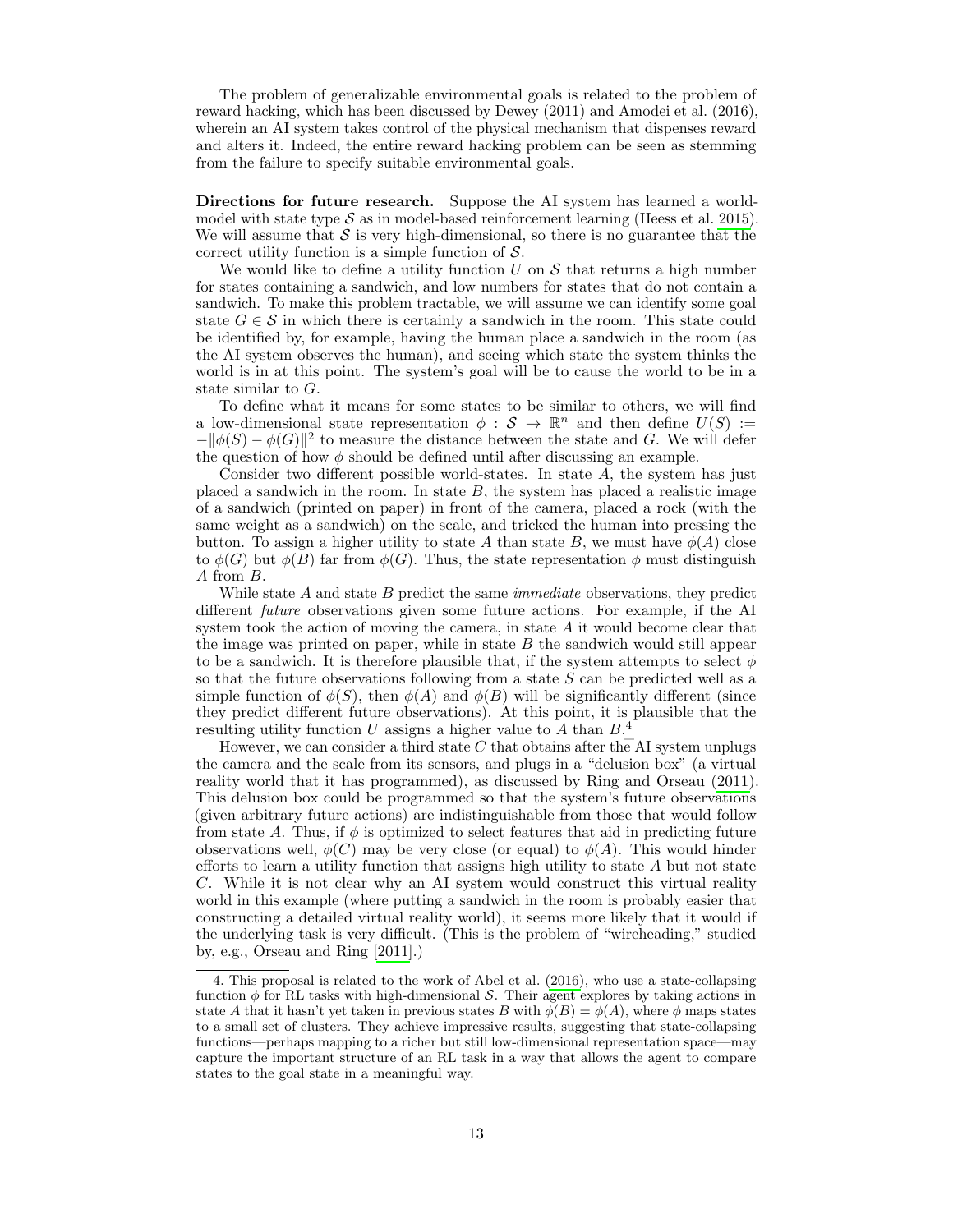To avoid this problem, it may be necessary to take into account the past leading up to state  $A$  or state  $C$ , rather than just the future starting from these states. Consider the state  $C_{t-1}$  that the world is in right before it is in state C. In this state, the system has not quite entered the virtual reality world, so perhaps it is able to exit the virtual reality and observe that there is no sandwich on the table. Therefore, state  $C_{t-1}$  makes significantly different predictions from state A given some possible future actions. As a result, it is plausible that state  $\phi(C_{t-1})$  and  $\phi(A)$  are far from each other. Then, if  $\phi(C)$  is close to  $\phi(A)$ , this would imply that  $\phi(C_{t-1})$  is far from  $\phi(C)$  (by the triangle inequality). Perhaps we can restrict  $\phi$ to avoid such large jumps in feature space, so that  $\phi(C)$  must be close to  $\phi(C_{t-1})$ . "Slow" features (such as those detected by  $\phi$  under this restriction) have already proved useful in reinforcement learning (Wiskott and Sejnowski [2002\)](#page-24-16), and may also prove useful here. Plausibly, requiring  $\phi$  to be slow could result in finding a feature mapping  $\phi$  with  $\phi(C)$  far from  $\phi(A)$ , so that U can assign a higher utility to state  $A$  than to state  $C$ .

This approach seems worth exploring, but more work is required to formalize it and study it (both theoretically and empirically).

## <span id="page-13-0"></span>2.5 Conservative Concepts

Many of the concerns raised by Russell [\(2014\)](#page-23-1) and Bostrom [\(2014\)](#page-20-0) center on cases where an AI system optimizes some objective, and, in doing so, finds a strange and undesirable edge case. Writes Russell:

A system that is optimizing a function of n variables, where the objective depends on a subset of size  $k < n$ , will often set the remaining unconstrained variables to extreme values; if one of those unconstrained variables is actually something we care about, the solution found may be highly undesirable.

We want to be able to design systems that have "conservative" notions of the goals we give them, so they do not formally satisfy these goals by creating undesirable edge cases. For example, if we task an AI system with creating screwdrivers, by showing it 10,000 examples of screwdrivers and 10,000 examples of non-screwdrivers,<sup>[5](#page-13-1)</sup> we might want it to create a pretty average screwdriver as opposed to, say, an extremely tiny screwdriver—even though tiny screwdrivers may be cheaper and easier to produce.

We don't want the system's "screwdriver" concept to be as simple as possible, because the simplest description of "screwdriver" may contain many edge cases (such as very tiny screwdrivers). We also don't want the system's "screwdriver" concept to be perfectly minimal, as then the system may claim that it is unable to produce any new screwdrivers (because the only things it is willing to classify as screwdrivers are the 10,000 training examples it actually saw, and it cannot perfectly duplicate any of those to the precision of the scan). Rather, we want the system to have a conservative notion of what it means for something to be a screwdriver, such that we can direct it to make screwdrivers and get a sane result.

**Related work.** The naïve approach is to train a classifier to distinguish positive examples from negative examples, and then have it produce an object which it classifies as a positive instance with as high confidence as possible. Goodfellow, Shlens, and Szegedy [\(2014\)](#page-21-2) have noted that systems trained in this way are vulnerable to exactly the sort of edge cases we are trying to avoid. In training a classifier, it is important that the negative examples given as training data are representative of the negative examples given during testing. But when optimizing the probability the classifier assigns to an instance, the relevant negative examples (edge cases) are often not represented well in the training set. While some work has been done to train systems on these "adversarial" examples, this does not yet resolve the

<span id="page-13-1"></span><sup>5.</sup> In the simplest case, we can assume that these objects are specified as detailed 3D scans. If we have only incomplete observations of these objects, problems described in Section [2.4](#page-11-0) arise.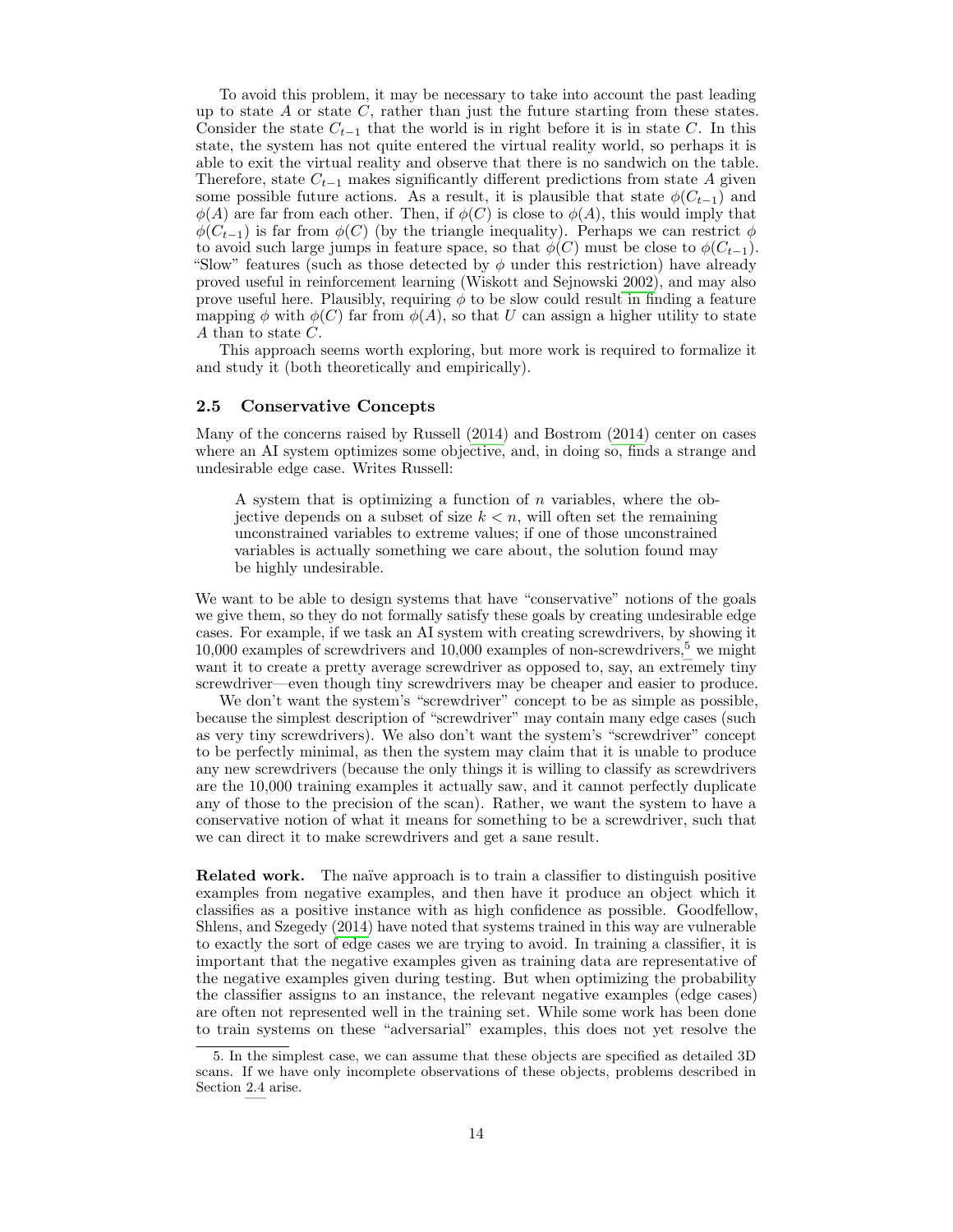problem. Resisting adversarial examples requires getting correct labels for many "weird" examples (which humans may find difficult to judge correctly), and even after including many correctly-labeled adversarial examples in the training set, many models (including current neural networks) will still have additional adversarial examples.

Inverse reinforcement learning (Ng and Russell [2000\)](#page-22-9) provides a second method for learning intended concepts, but runs into some of the same difficulties. Naïve approaches to reinforcement learning would allow a learner to distinguish between positive and negative examples of a concept, but would still by default learn a simple separation of the concepts, such that maximizing the learned reward function would likely lead the system towards edge cases.

A third obvious approach is generative adversarial modeling, as studied by Goodfellow et al. [\(2014\)](#page-21-12). In this framework, one system (the "actor") can attempt to create objects similar to positive examples, while another (the "critic") attempts to distinguish those objects from actual positive examples in the training set. Unfortunately, for complex tasks it may be infeasible in practice to synthesize instances that are statistically indistinguishable from the elements of the training set, because the system's ability to distinguish different elements may far exceed its ability to synthesize elements with high precision. (In the screwdriver case, imagine that the AI system does not have access to any of the exact shades of paint used in the training examples.)

Many of these frameworks would likely be usefully extended by good anomaly detection, which is currently being studied by Siddiqui et al. [\(2016\)](#page-23-14) among others.

Directions for future research. One additional obvious approach to training conservative concepts is to use dimensionality reduction (Hinton and Salakhutdinov [2006\)](#page-21-19) to find the important features of training instances, then use generative models to synthesize new examples that are similar to the training instances only with respect to those specific features. It is not yet clear that this thwarts the problem of edge cases; if the dimensionality reduction were done via autoencoder, for example, the autoencoder itself may beget adversarial examples ("weird" things that it declares match the training data on the relevant features). Good anomaly detection could perhaps ameliorate some of these concerns. One plausible research path is to apply modern techniques for dimensionality reduction and anomaly detection, probe the limitations of the resulting system, and consider modifications that could resolve these problems.

Techniques for solving the inductive ambiguity identification problem (discussed in Section [2.1\)](#page-4-0) could also help with the problem of conservative concepts. In particular, the conservative concept could be defined to be the set of instances that are considered unambiguously positive.

At the moment, it is not yet entirely clear what counts as a "reasonable" conservative concept, nor even whether "conservative concepts" (that is, concepts which are neither maximally small nor maximally simple, but which instead match our intuitions about conservatism) are a natural kind. Much of the above research could be done with the goal in mind of developing a better understanding of what counts as a good "conservative concept."

#### <span id="page-14-0"></span>2.6 Impact Measures

We would prefer a highly intelligent AI system to avoid creating large unintended-byus side effects in pursuit of its objectives, and also to notify us of any large impacts that might result from achieving its goal. For example, if we ask it to build a house for a homeless family, it should know implicitly that it should avoid destroying nearby houses for materials—a large side effect. However, we cannot simply design it to avoid having large effects in general, since we would like the system's actions to still have the desirable large follow-on effect of improving the family's socioeconomic situation. For any specific task, we can specify ad-hoc cost functions for side effects like the destruction of nearby houses, but since we cannot always anticipate such costs in advance, we want a quantitative understanding of how to generally limit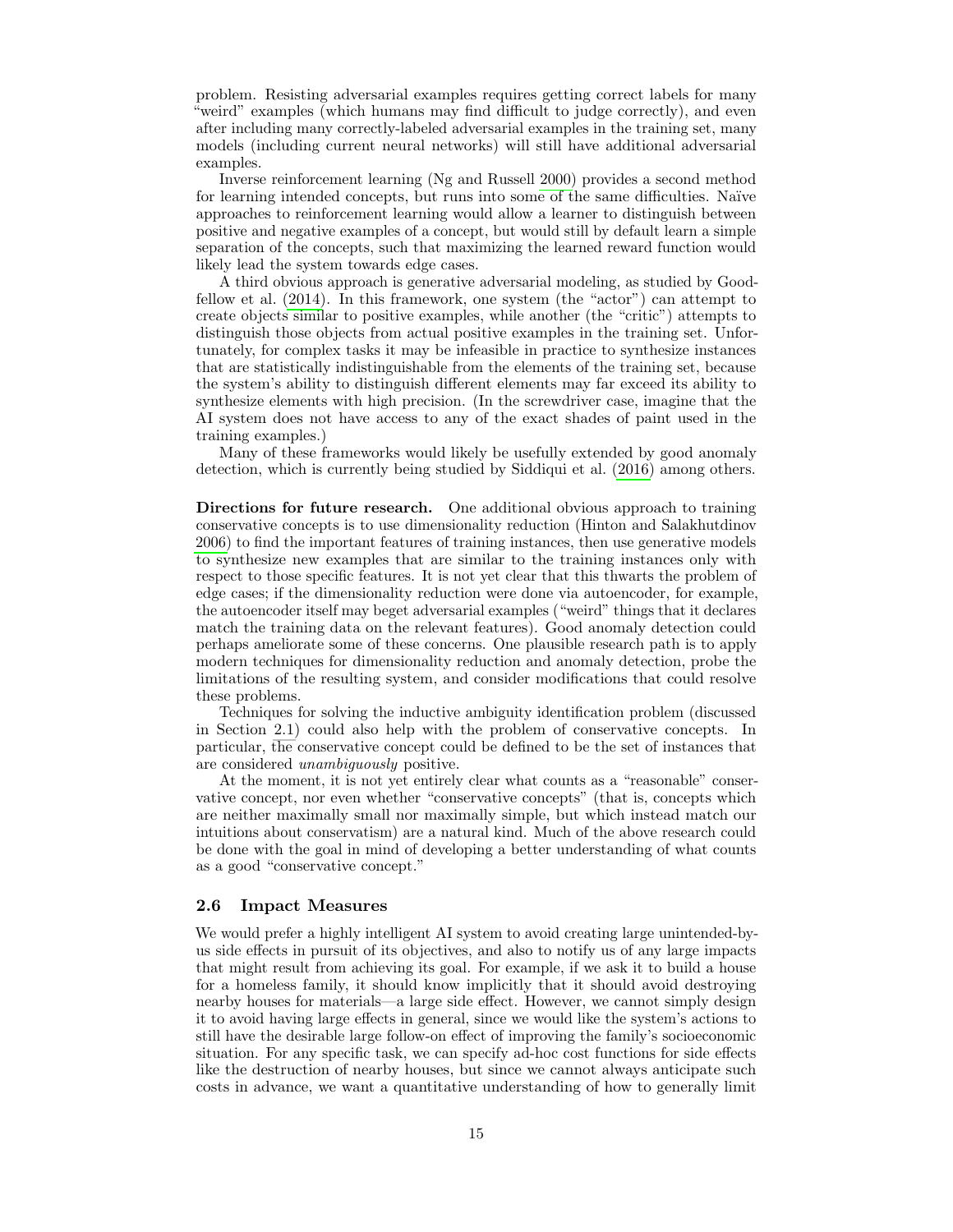an AI systems' side effects (without also limiting its ability to have large positive intended impacts).

The goal of research towards a low-impact measure would be to develop a regularizer on the actions of an AI system that penalizes "unnecessary" large side effects (such as stripping materials from nearby houses) but not "intended" side effects (such as someone getting to live in the house).

Related work. Amodei et al. [\(2016\)](#page-19-2) discuss the problem of impact measures, and describe a number of methods for defining, learning, and penalizing impact in order to incentivize RL agents to steer clear of negative side effects (such as penalizing empowerment, as formalized by Salge, Glackin, and Polani [\[2014\]](#page-23-15)). However, each of the methods they propose has significant drawbacks (which they describe).

Armstrong and Levinstein [\(2015\)](#page-19-9) discuss a number of ideas for impact measures that could be used to design objective functions that penalize impact. The general theme is to define a special null policy  $\varnothing$  and a variable V that summarizes the state of the world (as best the system can predict it) down into a few key features. (Armstrong suggests having those features be hand-selected, but they could plausibly also be generated from the system's own world-model.) The impact of the policy  $\pi$  can then be measured by looking at the divergence between the distribution of V if the system executes  $\pi$ , compared to the distribution of V if it executes  $\varnothing$ , with divergence measured as by, e.g., earth mover's distance (Rubner, Tomasi, and Guibas [2000\)](#page-23-16). To predict which state results from each policy, the system must learn a state transition function; this could be done using, e.g., model-based reinforcement learning (Heess et al. [2015\)](#page-21-18).

The main problem with this proposal is that it cannot separate intended follow-on effects from unintended side effects. Suppose a system is given the goal of constructing a house for the operator while having a low impact. Normally, constructing the house would allow the operator to live in the house for some number of years, possibly having effects on the operator, the local economy, and the operator's career. This would be considered an impact under, e.g., the earth mover's distance. Therefore, perhaps the system can get a lower impact score by building the house while preventing the operator from entering it. This limitation will become especially problematic if we plan to use the system to accomplish large-scale goals, such as curing cancer.

Directions for future research. It may be possible to use the concept of a causal counterfactual (as formalized by Pearl [\[2000\]](#page-23-17)) to separate some intended effects from some unintended ones. Roughly, "follow-on effects" could be defined as those that are causally downstream from the achievement of the goal of building the house (such as the effect of allowing the operator to live somewhere). Follow-on effects are likely to be intended and other effects are likely to be unintended, although the correspondence is not perfect. With some additional work, perhaps it will be possible to use the causal structure of the system's world-model to select a policy that has the follow-on effects of the goal achievement but few other effects.

Of course, it would additionally be desirable to query the operator about possible effects, in order to avoid unintended follow-on effects (such as the house eventually collapsing due to its design being structurally unsound) and allow tolerable nonfollow-on effects (such as spending money on materials). Studying ways of querying the operator about possible effects this way might be another useful research avenue for the low impact problem.

## <span id="page-15-0"></span>2.7 Mild Optimization

Many of the concerns discussed by Bostrom [\(2014\)](#page-20-0) in the book Superintelligence describe cases where an advanced AI system is maximizing an objective as hard as possible. Perhaps the system was instructed to make paperclips, and it uses every resource at its disposal and every trick it can come up with to make literally as many paperclips as is physically possible. Perhaps the system was instructed to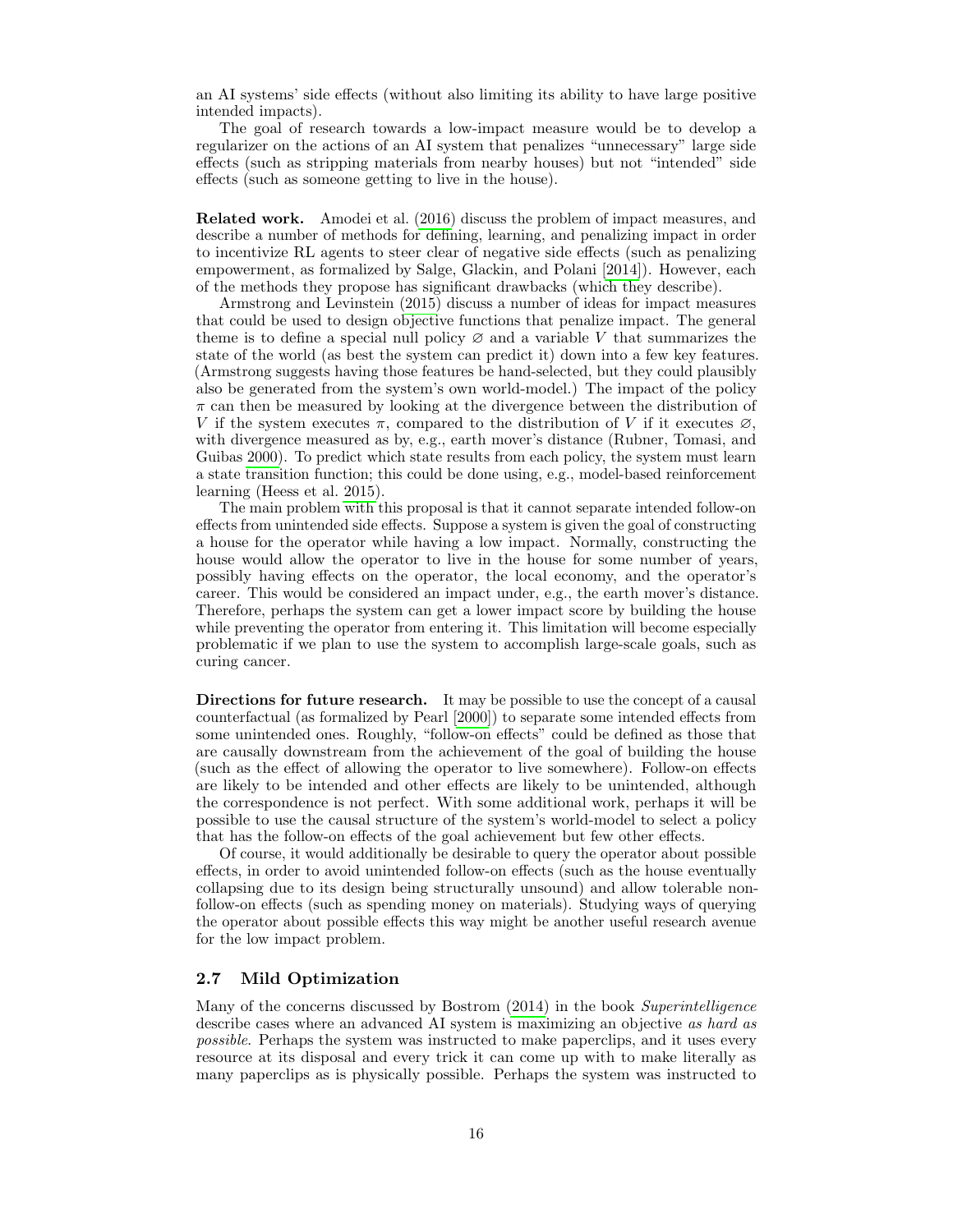make only 1000 paperclips, and it uses every resource at its disposal and every trick it can come up with to make sure that it definitely made 1000 paperclips (and that its sensors didn't have any faults). Perhaps an impact measure was used to penalize side effects, and it uses every resource at its disposal to (as discreetly as possible) prevent bystanders from noticing it as it goes about its daily tasks.

In all of these cases, intuitively, we want some way to have the AI system just "not try so hard." It should expend enough resources to achieve its goals pretty well, with pretty high probability, using plans that are clever enough but not "maximally clever." The problem of mild optimization is: how can we design AI systems and objective functions that, in this intuitive sense, don't optimize more than they have to?

Many modern AI systems are "mild optimizers" simply due to their lack of resources and capabilities. As AI systems improve, it becomes more and more difficult to rely on this method for achieving mild optimization. As noted by Russell [\(2014\)](#page-23-1), the field of AI is classically concerned with the goal of maximizing the extent to which automated systems achieve some objective. Developing formal models of AI systems that "try as hard as necessary but no harder" is an open problem, and may require significant research.

Related work. Regularization (as a general tool) is conceptually relevant to mild optimization. Regularization helps ML systems prevent overfitting, and has been applied to the problem of learning value functions for policies in order to learn less-extreme policies that are more likely to generalize well (Farahmand et al. [2009\)](#page-20-20). It is not yet clear how to regularize algorithms against "optimizing too hard," because it is not yet clear how to measure optimization. There do exist metrics for measuring something like optimization capability (such as the "universal intelligence metric" of Legg and Hutter [\[2007\]](#page-22-15) and the empowerment metric for information-theoretic entanglement of Klyubin, Polani, and Nehaniv [\[2005\]](#page-22-16) and Salge, Glackin, and Polani [\[2014\]](#page-23-15)), but to our knowledge, no one has yet attempted to regularize against excessive optimization.

Early stopping, wherein an algorithm is terminated prematurely in attempts to avoid overfitting, is an example of ad-hoc mild optimization. A learned function that is over-optimized just for accuracy on the training data would generalize less well than if it were less optimized. (For a discussion of this phenomenon, refer to Yao, Rosasco, and Caponnetto [\[2007\]](#page-24-17) and Hinton et al. [\[2012\]](#page-21-20)).

To make computer games more enjoyable, AI players are often restricted in the amount of optimization pressure (such as search depth) they can apply to their choice of action (Rabin [2010\)](#page-23-18), especially in domains like chess where efficient AI players are vastly superior to human players. We can view this as a response to the fact that the actual goal ("challenge the human player, but not too much") is quite difficult to specify.

Bostrom [\(2014\)](#page-20-0) has suggested that we design agents to satisfice expected reward, in the sense of Simon [\(1956\)](#page-23-19), instead of maximizing it. This would work fine if the system found "easy" strategies before finding extreme strategies. However, that may not always be the case: If you direct a clever system to make at least 1,234,567 paper clips, with a satisficing threshold of 99.9% probability of success, the first strategy it considers might be "make as many paper clips as is physically possible," and this may have more than a 99.9% chance of success (a flaw that Bostrom acknowledges).

Taylor [\(2015\)](#page-24-18) suggests an alternative, which she calls "quantilization." Quantilizers select their action randomly from the top (say) 1% of their possible actions (under some measure), sorted by probability of success. Quantilization can be justified by certain adversarial assumptions: if there is some unknown cost function on actions, and this cost function is the least convenient possible cost function that does not assign much expected cost to the average action, then quantilizing is the optimal strategy when maximizing expected reward and minimizing expected cost. The main problem with quantilizers is that it is difficult to define an appropriate measure over actions, one such that a random action in the top 1% of this measure will likely solve the task, but sampling a random action according to that measure is still safe. However, quantilizers point in a promising direction: perhaps it is possible to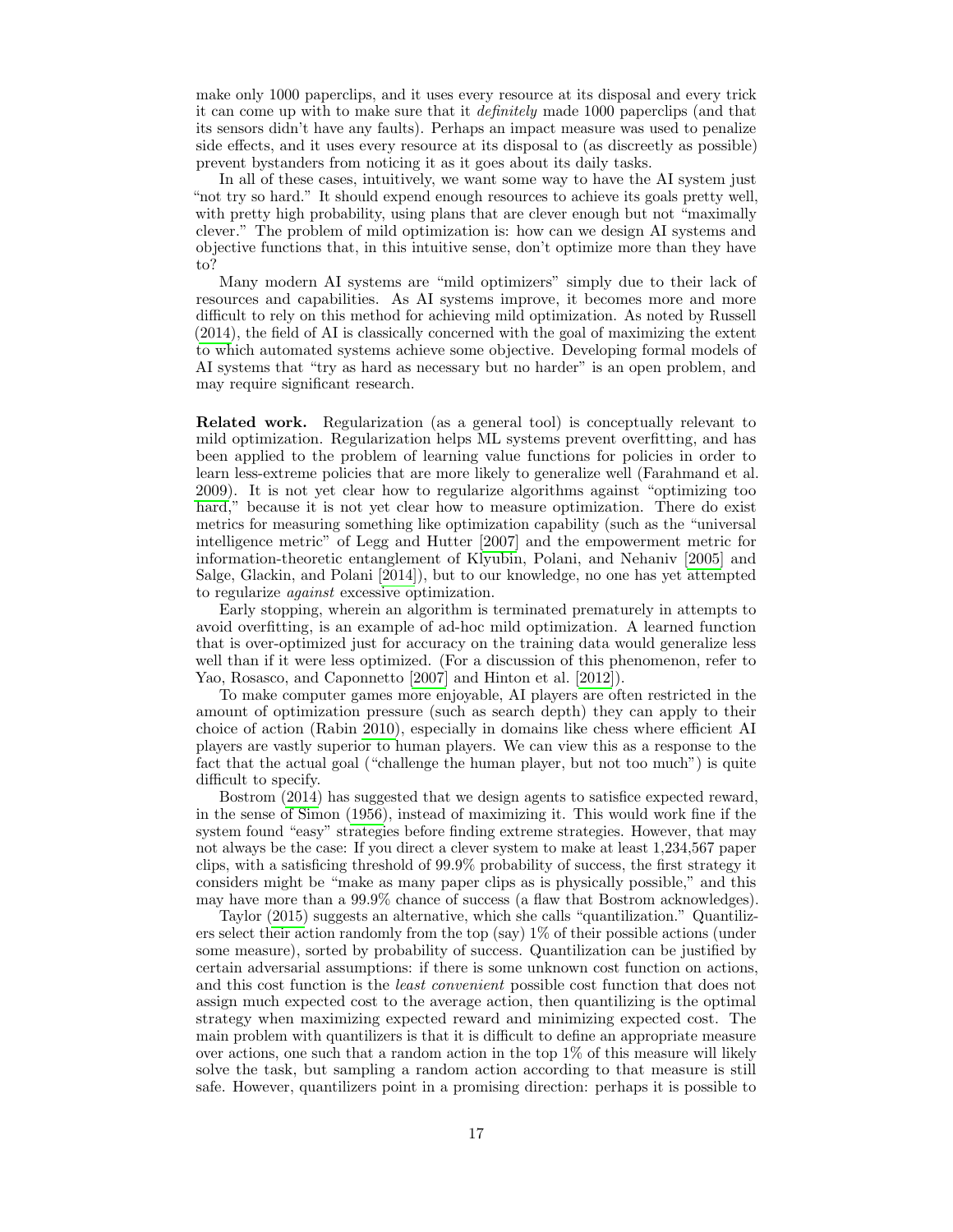make mild optimization part of the AI system's goal, by introducing appropriate adversarial assumptions.

Directions for future research. Mild optimization is a wide-open field of study. One possible first step would be to investigate whether there is a way to design a regularizer that penalizes systems for displaying high intelligence (relative to some intelligence metric) in a manner that causes them to achieve the goal quickly and with few wasted resources, as opposed to simply making the system behave in a less intelligent fashion.

Another approach would be to design a series of environments similar to the environment of a classic Atari game, in which the environment contains glitches and bugs that could be exploited via some particularly clever sequence of actions. This would provide a testing environment in which different methods of designing systems that get a high score while refraining from using the glitches and bugs could be tested and evaluated (with an eye towards algorithms that do so in a fashion that is likely to generalize).

Another avenue for future research is to explore and extend the quantilization framework of Taylor [\(2015\)](#page-24-18) to work in settings where the action measure is difficult to specify.

Research into averting instrumental incentives (discussed below) could help us understand how to design systems that do not attempt to self-modify or outsource computation to the physical world. This would simplify the problem greatly, as it might then be possible to tune a system's capabilities until it is only able to achieve good-enough results, without worrying that the system would simply acquire more resources (and start maximizing in a non-mild manner) given the opportunity to do so.

#### <span id="page-17-0"></span>2.8 Averting Instrumental Incentives

Omohundro [\(2008\)](#page-22-17) has noted that highly capable AI systems should be expected to pursue certain convergent instrumental strategies, such as preservation of the system's current goals and the acquisition of resources. Omohundro's argument is that most objectives imply that an agent pursuing the objective should (1) ensure nobody redirects the agent towards different objectives, as then the current objective would not be achieved; (2) ensure that the agent is not destroyed, as then the current objective would not be achieved; (3) become more resource-efficient; (4) acquire more resources, such as computing resources and energy sources; and (5) improve cognitive capacity.

It is difficult to define practical objective functions that resist these pressures (Benson-Tilsen and Soares [2016\)](#page-19-1). For example, if the system is rewarded for shutting down when the humans want it to shut down, then the system has incentives to take actions that make the humans want to shut it down (Armstrong [2010\)](#page-19-10).

A number of "value learning" proposals, such as those discussed by Hadfield-Menell et al. [\(2016\)](#page-21-13) and Soares [\(2016\)](#page-24-4), describe systems that would avert instrumental incentives by dint of the system's uncertainty about which goal it is supposed to optimize. A system that believes that the operators (and only the operators) possess knowledge of the "right" objective function might be very careful in how it deals with the operators, and this caution could counteract potentially harmful default incentives.

This, however, is not the same as eliminating those incentives. If a value learning system were ever confidently wrong, the standard instrumental incentives would re-appear immediately. For instance, if the value learning framework were set up slightly incorrectly, and the system gained high confidence that humans terminally value the internal sensation of pleasure, it might acquire strong incentives to acquire a large amount of resources that it could use to put as many humans as possible on opiates.

If we could design objective functions that averted these default incentives, that would be a large step towards answering the concerns raised by Bostrom [\(2014\)](#page-20-0) and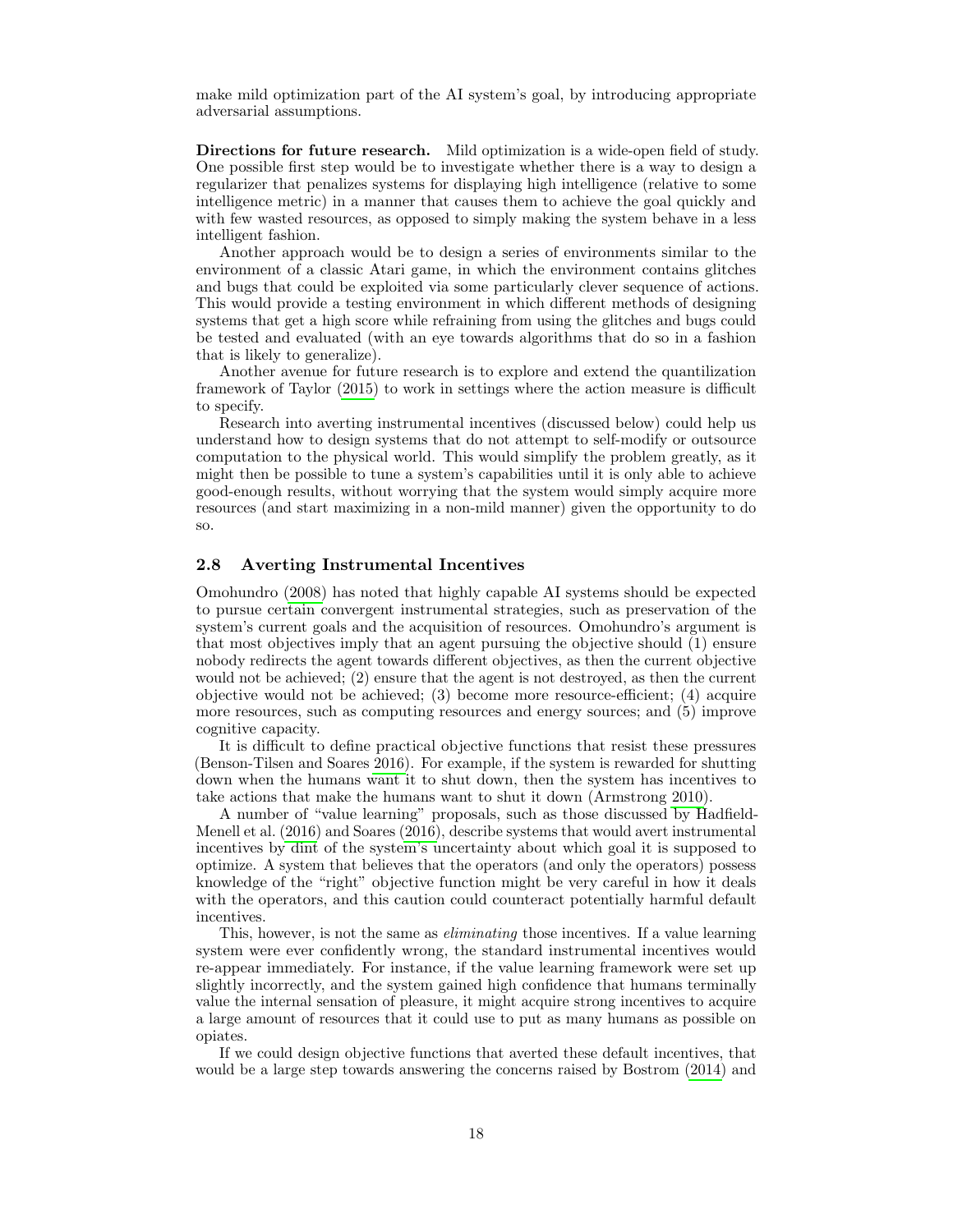others, many of which stem from the fact that these subgoals naturally arise from almost any goal.

Related work. Soares et al. [\(2015\)](#page-24-0) and Orseau and Armstrong [\(2016\)](#page-22-18) have worked on specific designs that can avert specific instrumental incentives, such as the incentive to manipulate a shutdown button or the incentive to avoid being interrupted. However, these approaches have major shortcomings (discussed in those papers), and a satisfactory solution will require more research.

Where those authors pursue methods for averting specific instrumental pressures (namely, pressure to avoid being shut down), it is possible that there may be a general solution to problems of this form, which can be used to simultaneously avert numerous instrumental pressures (including, e.g., the incentive to outsource computation to the environment). Given that a general-purpose method for averting all instrumental pressures (both foreseen and unforeseen) would make it significantly easier to justify confidence that an AI system will behave in a robustly beneficial manner, this topic of research seems well worth pursuing.

Directions for future research. Soares et al. [\(2015\)](#page-24-0), Armstrong [\(2010\)](#page-19-10), and Orseau and Armstrong [\(2016\)](#page-22-18) study methods for combining objective functions in such a way that the humans have the ability to switch which function an agent is optimizing, but the agent does not have incentives to cause or prevent this switch. All three approaches leave much to be desired, and further research along those paths seems likely to be fruitful.

In particular, we would like a way of combining objective functions such that the AI system (1) has no incentive to cause or prevent a shift in objective function; (2) is incentivized to preserve its ability to update its objective function in the future; and (3) has reasonable beliefs about the relation between its actions and the mechanism that causes objective function shifts. We do not yet know of a solution that satisfies all of these desiderata. Perhaps a solution to this problem will generalize to also allow the creation of an AI system that also has no incentive to change, for example, the amount of computational resources it has access to.

Another approach is to consider creating systems that "know they are flawed" in some sense. The idea would be that the system would want to shut down as soon as it realizes that humans are attempting to shut it down, on the basis that humans are less flawed than it is. It is difficult to formalize such an idea; naïve attempts result in a system that attempts to model the different ways it could be flawed and optimize according to a mixture over all different ways it could be flawed, which is problematic if the model of various possible flaws is itself flawed. While it is not at all clear how to make the desired type of reasoning more concrete, success at formalizing it could result in entirely new approaches to the problem of averting instrumental incentives.

# <span id="page-18-0"></span>3 Conclusion

A better understanding of any of the eight open research areas described above would improve our ability to design robust and reliable AI systems in the future. To review:

1,2,3—A better understanding of robust inductive ambiguity identification, human imitation, and informed oversight would aid in the design of systems that can be safely overseen by human operators (and which query the humans when necessary).

4—Better methods for specifying environmental goals would make it easier to design systems that are pursuing the objectives that we actually care about.

5,6,7—A better understanding of conservative concepts, low-impact measures, and mild optimization would make it easier to design highly advanced systems that fail gracefully and admit of online testing and modification. A conservative, low-impact, mildly-optimizing superintelligent system would be much easier to safely use than a superintelligence that attempts to literally maximize a particular objective function.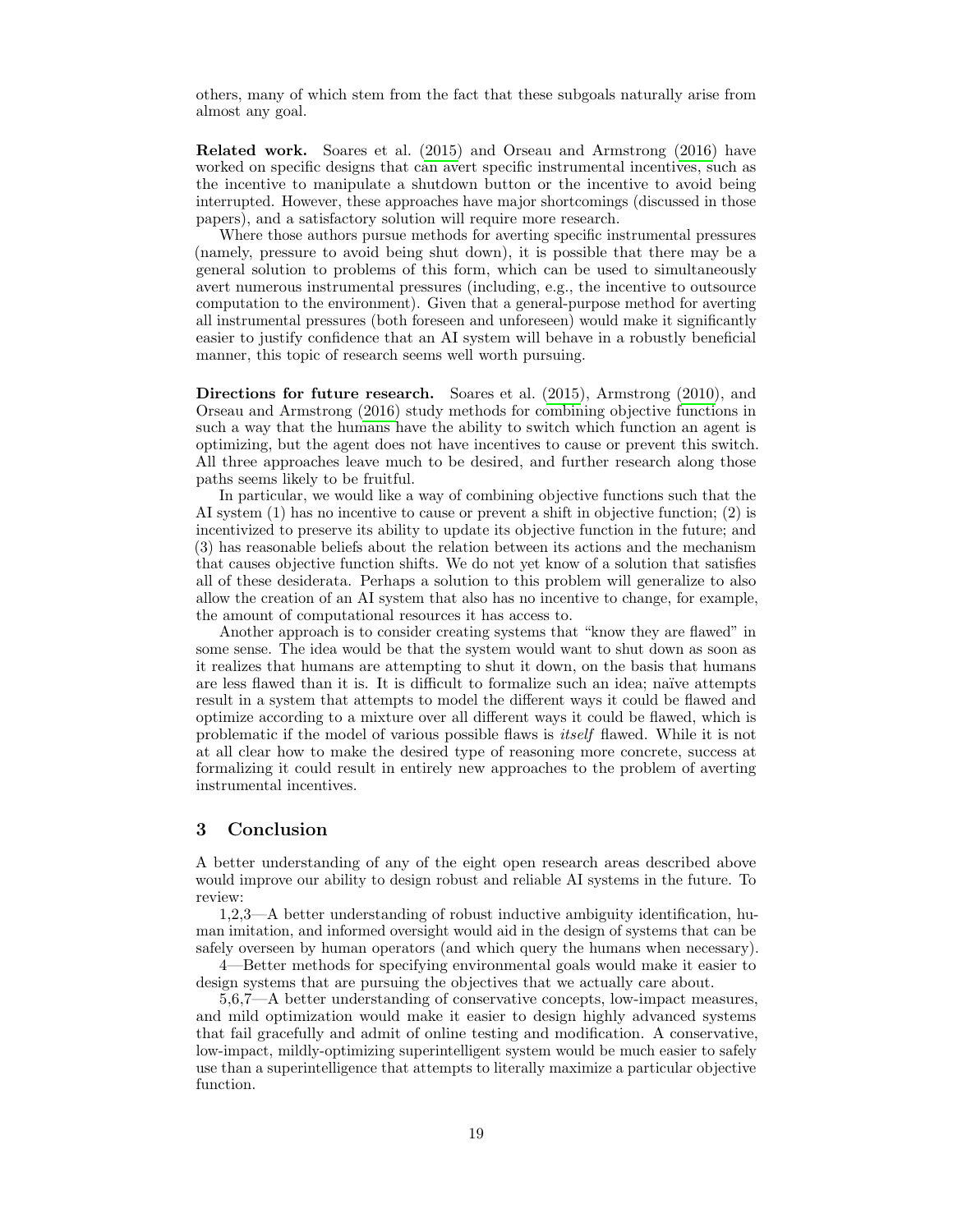8—A general-purpose strategy for averting convergent instrumental subgoals would help us build systems that avert undesirable default incentives such as incentives to deceive their operators and compete for resources.

In working on problems like those discussed above, it is important to keep in mind that they are intended to address whatever long-term concerns with highly intelligent systems we can predict in advance. Solutions that work for modern systems but would predictably fail for highly capable systems are unsatisfactory, as are solutions that work in theory but are prohibitively expensive in practice.

These eight areas of research help support the claim that there are open technical problems—some of which are already receiving a measure of academic attention whose investigation is likely to be helpful down the road for practitioners attempting to actually build robustly beneficial advanced ML systems.

Acknowledgments. Thanks to Paul Christiano for seeding many of the initial ideas for these research directions (and, to a lesser extent, Dario Amodei and Chris Olah). In particular, the problems of informed oversight and robust human imitation were both strongly influenced by Paul. Thanks to Nate Soares and Tsvi Benson-Tilsen for assisting in the presentation of this paper. Thanks to Stuart Armstrong for valuable discussion about these research questions, especially the problem of averting instrumental incentives. Thanks also to Jan Leike, Owain Evans, Stuart Armstrong, and Jacob Steinhardt for valuable conversations.

#### References

- <span id="page-19-5"></span>Abbeel, Pieter, Adam Coates, and Andrew Ng. 2010. "Autonomous helicopter aerobatics through apprenticeship learning." The International Journal of Robotics Research.
- <span id="page-19-4"></span>Abbeel, Pieter, and Andrew Y. Ng. 2004. "Apprenticeship Learning via Inverse Reinforcement Learning." In 21st International Conference on Machine Learning (ICML-'04). Banff, AB, Canada: ACM. <http://doi.acm.org/10.1145/1015330.1015430>.
- <span id="page-19-8"></span>Abel, David, Alekh Agarwal, Akshay Krishnamurthy Fernando Diaz, and Robert E. Schapire. 2016. "Exploratory Gradient Boosting for Reinforcement Learning in Complex Domains." In Abstraction in Reinforcement Learning workshop at ICML-'16. New York, NY.
- <span id="page-19-2"></span>Amodei, Dario, Chris Olah, Jacob Steinhardt, Paul Christiano, John Schulman, and Dan Mané. 2016. "Concrete Problems in AI Safety." arXiv: [1606.06565 \[cs.AI\]](http://arxiv.org/abs/1606.06565).
- <span id="page-19-10"></span>Armstrong, Stuart. 2010. Utility Indifference, Technical Report 2010-1. Oxford: Future of Humanity Institute, University of Oxford. [http://www.fhi.ox.ac.uk/utility](http://www.fhi.ox.ac.uk/utility-indifference.pdf)[indifference.pdf](http://www.fhi.ox.ac.uk/utility-indifference.pdf).
- <span id="page-19-0"></span>. 2015. "Motivated Value Selection for Artificial Agents." In 1st International Workshop on AI and Ethics at AAAI-2015. Austin, TX.
- <span id="page-19-9"></span>Armstrong, Stuart, and Benjamin Levinstein. 2015. "Reduced Impact Artificial Intelligences." Unpublished draft, [https://dl.dropboxusercontent.com/u/23843264/](https://dl.dropboxusercontent.com/u/23843264/Permanent/Reduced_impact_S+B.pdf) [Permanent/Reduced\\_impact\\_S+B.pdf](https://dl.dropboxusercontent.com/u/23843264/Permanent/Reduced_impact_S+B.pdf).
- <span id="page-19-3"></span>Asfour, Tamim, Pedram Azad, Florian Gyarfas, and R¨udiger Dillmann. 2008. "Imitation learning of dual-arm manipulation tasks in humanoid robots." International Journal of Humanoid Robotics 5 (02): 183–202.
- <span id="page-19-6"></span>Baehrens, David, Timon Schroeter, Stefan Harmeling, Motoaki Kawanabe, Katja Hansen, and Klaus-Robert Müller. 2010. "How to explain individual classification decisions." Journal of Machine Learning Research 11 (Jun): 1803–1831.
- <span id="page-19-7"></span>Baraka, Kim, Ana Paiva, and Manuela Veloso. 2015. "Expressive Lights for Revealing Mobile Service Robot State." In Robot'2015, the 2nd Iberian Robotics Conference. Lisbon, Portugal.
- <span id="page-19-1"></span>Benson-Tilsen, Tsvi, and Nate Soares. 2016. "Formalizing Convergent Instrumental Goals." In 2nd International Workshop on AI, Ethics and Society at AAAI-2016. Phoenix, AZ.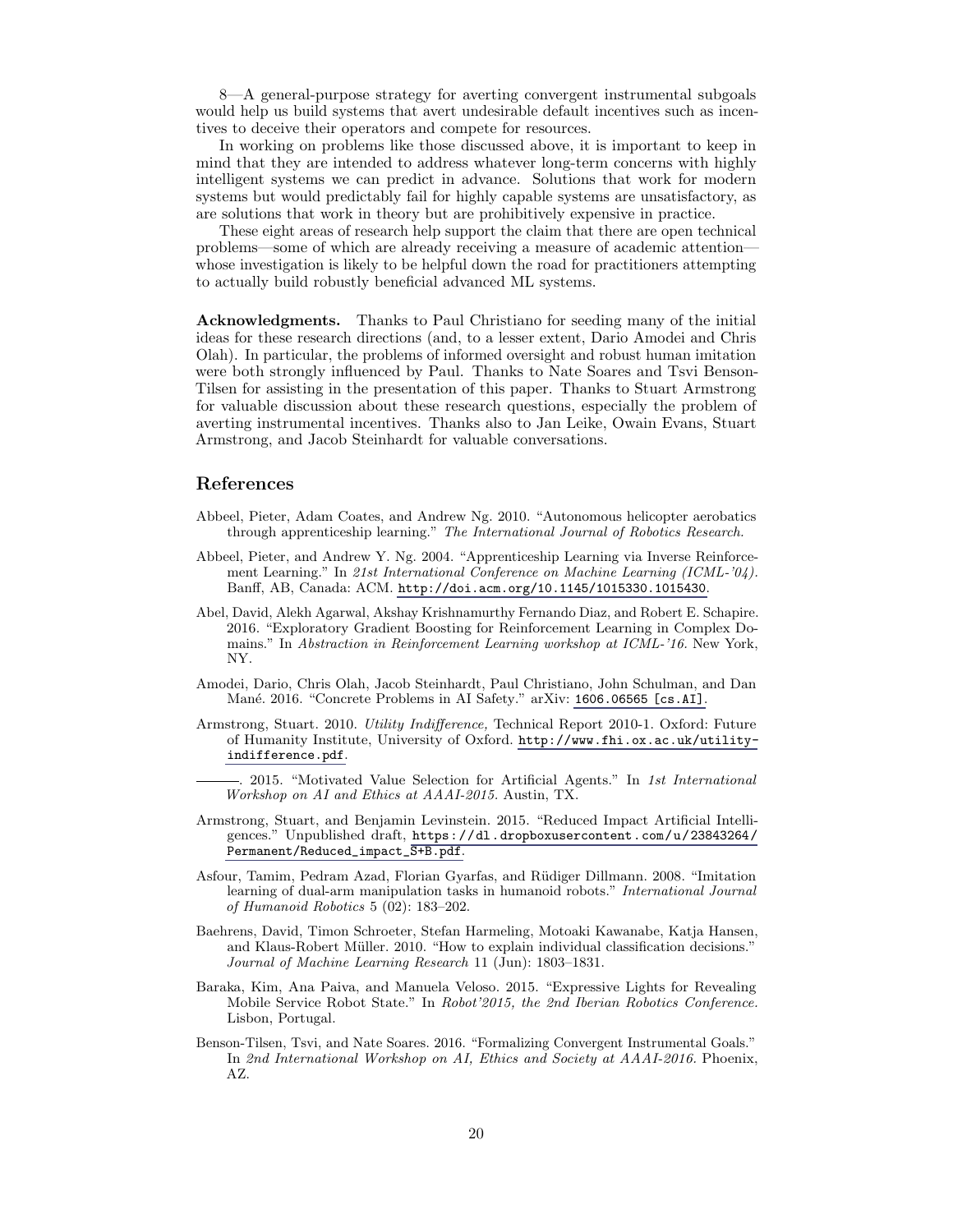- <span id="page-20-4"></span>Beygelzimer, Alina, Sanjoy Dasgupta, and John Langford. 2009. "Importance Weighted Active Learning." In Proceedings of the 26th Annual International Conference on Machine Learning, 49–56. ICML '09. Montreal, Quebec, Canada: ACM. isbn: 978- 1-60558-516-1. doi:[10 . 1145 / 1553374 . 1553381](http://dx.doi.org/10.1145/1553374.1553381). [http : / / doi . acm . org / 10 . 1145 /](http://doi.acm.org/10.1145/1553374.1553381) [1553374.1553381](http://doi.acm.org/10.1145/1553374.1553381).
- <span id="page-20-5"></span>Beygelzimer, Alina, Daniel Hsu, John Langford, and Chicheng Zhang. 2016. "Search Improves Label for Active Learning." arXiv preprint arXiv:1602.07265.
- <span id="page-20-3"></span>Blundell, Charles, Julien Cornebise, Koray Kavukcuoglu, and Daan Wierstra. 2015. "Weight Uncertainty in Neural Networks." arXiv: [1505.05424 \[stat.ML\]](http://arxiv.org/abs/1505.05424).
- <span id="page-20-0"></span>Bostrom, Nick. 2014. Superintelligence: Paths, Dangers, Strategies. New York: Oxford University Press.
- <span id="page-20-18"></span>Carmona, Iván Sánchez, and Sebastian Riedel. 2015. "Extracting Interpretable Models from Matrix Factorization Models." In NIPS.
- <span id="page-20-12"></span>Christiano, Paul. 2015a. "Abstract approval-direction." November 28. [https://medium.](https://medium.com/ai-control/abstract-approval-direction-dc5a3864c092) [com/ai-control/abstract-approval-direction-dc5a3864c092](https://medium.com/ai-control/abstract-approval-direction-dc5a3864c092).
- <span id="page-20-8"></span>. 2015b. "Mimicry and Meeting Halfway." September 19. [https://medium.com/ai](https://medium.com/ai-control/mimicry-maximization-and-meeting-halfway-c149dd23fc17)[control/mimicry-maximization-and-meeting-halfway-c149dd23fc17](https://medium.com/ai-control/mimicry-maximization-and-meeting-halfway-c149dd23fc17).
- <span id="page-20-1"></span>. 2015c. "Scalable AI control." December 5. [https://medium.com/ai- control/](https://medium.com/ai-control/scalable-ai-control-7db2436feee7) [scalable-ai-control-7db2436feee7](https://medium.com/ai-control/scalable-ai-control-7db2436feee7).
- <span id="page-20-7"></span>. 2016a. "Active Learning for Opaque, Powerful Predictors." January 3. [https:](https://medium.com/ai-control/active-learning-for-opaque-powerful-predictors-94724b3adf06) [//medium.com/ai-control/active-learning-for-opaque-powerful-predictors-](https://medium.com/ai-control/active-learning-for-opaque-powerful-predictors-94724b3adf06)[94724b3adf06](https://medium.com/ai-control/active-learning-for-opaque-powerful-predictors-94724b3adf06).
- <span id="page-20-14"></span><span id="page-20-13"></span>. 2016b. "Approval-directed algorithm learning." February 21. [https://medium.](https://medium.com/ai-control/approval-directed-algorithm-learning-bf1f8fad42cd) [com/ai-control/approval-directed-algorithm-learning-bf1f8fad42cd](https://medium.com/ai-control/approval-directed-algorithm-learning-bf1f8fad42cd).
	- . 2016c. "The Informed Oversight Problem." April 1. [https://medium.com/ai](https://medium.com/ai-control/the-informed-oversight-problem-1b51b4f66b35)[control/the-informed-oversight-problem-1b51b4f66b35](https://medium.com/ai-control/the-informed-oversight-problem-1b51b4f66b35).
- <span id="page-20-15"></span>Daniel, Christian, Malte Viering, Jan Metz, Oliver Kroemer, and Jan Peters. 2014. "Active reward learning." In Proceedings of Robotics Science & Systems.
- <span id="page-20-17"></span>Datta, Anupam, Shayak Sen, and Yair Zick. 2016. "Algorithmic Transparency via Quantitative Input Influence." In Proceedings of 37th IEEE Symposium on Security and Privacu.
- <span id="page-20-6"></span>Dekel, Ofer, Claudio Gentile, and Karthik Sridharan. 2012. "Selective Sampling and Active Learning from Single and Multiple Teachers." Journal of Machine Learning Research 13 (1): 2655–2697.
- <span id="page-20-19"></span>Dewey, Daniel. 2011. "Learning What to Value." In Schmidhuber, Thórisson, and Looks [2011,](#page-23-20) 309–314.
- <span id="page-20-2"></span>Dreyfus, Hubert L., and Stuart E. Dreyfus. 1992. "What Artificial Experts Can and Cannot Do." AI & Society 6 (1):  $18-26$ .
- <span id="page-20-11"></span>Evans, Owain, Andreas Stuhlm¨uller, and Noah Goodman. 2015a. "Learning the Preferences of Bounded Agents." Abstract for NIPS 2015 Workshop on Bounded Optimality. <http://web.mit.edu/owain/www/nips-workshop-2015-website.pdf>.
	- -. 2015b. "Learning the Preferences of Ignorant, Inconsistent Agents." CoRR abs/1512.05832. <http://arxiv.org/abs/1512.05832>.
- <span id="page-20-16"></span><span id="page-20-10"></span>Everitt, Tom, and Marcus Hutter. 2016. "Avoiding wireheading with value reinforcement learning." arXiv: [1605.03143](http://arxiv.org/abs/1605.03143).
- <span id="page-20-20"></span>Farahmand, Amir M., Mohammad Ghavamzadeh, Csaba Szepesvári, and Shie Mannor. 2009. "Regularized Policy Iteration." In Advances in Neural Information Processing Systems 21 (NIPS 2008), edited by D. Koller, D. Schuurmans, Y. Bengio, and L. Bottou, 441–448. Curran Associates, Inc.
- <span id="page-20-9"></span>Finn, Chelsea, Sergey Levine, and Pieter Abbeel. 2016. "Guided Cost Learning: Deep Inverse Optimal Control via Policy Optimization." arXiv preprint arXiv:1603.00448.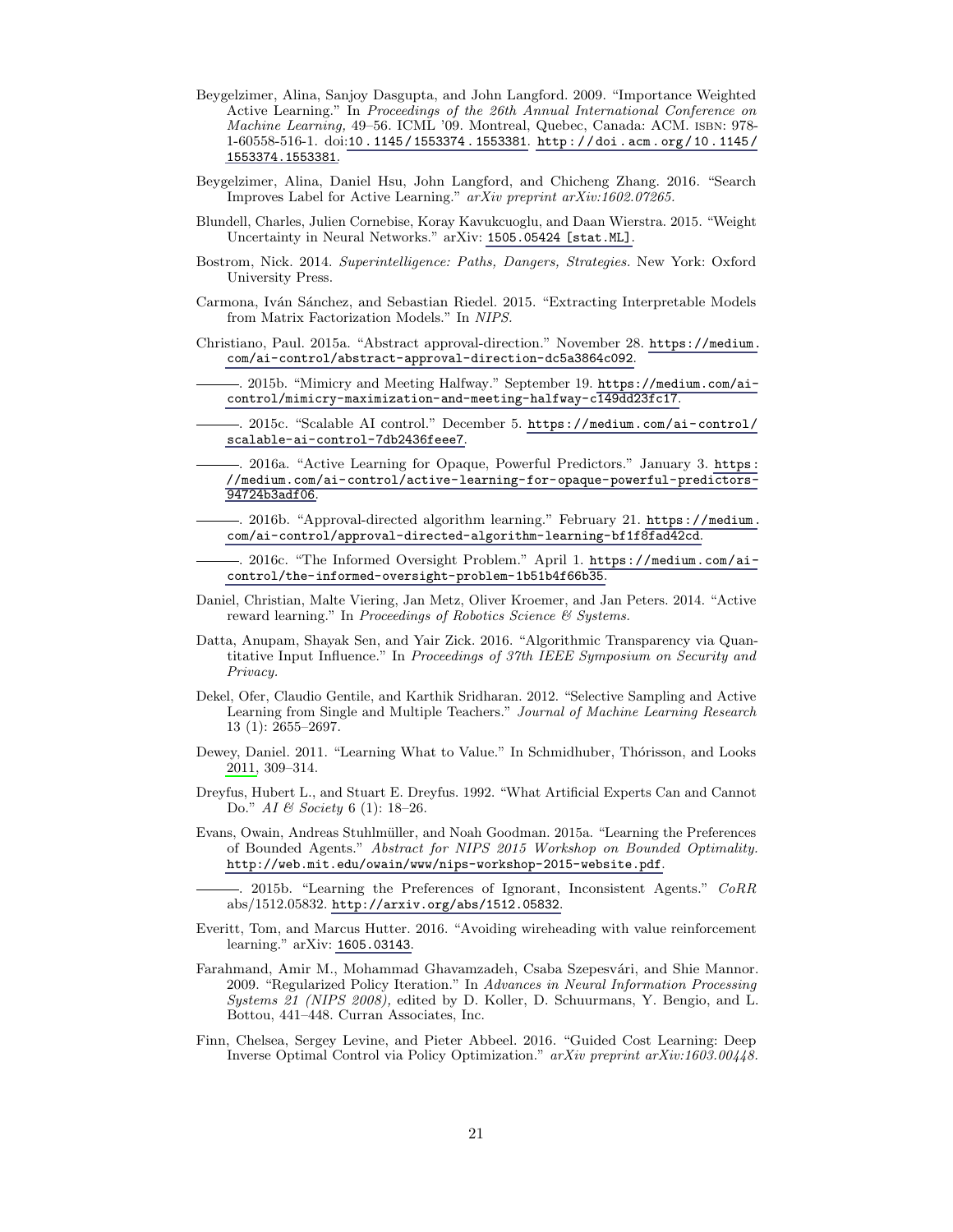- <span id="page-21-14"></span>Friedman, Nir, Dan Geiger, and Moises Goldszmidt. 1997. "Bayesian network classifiers." Machine learning 29 (2-3): 131–163.
- <span id="page-21-3"></span>Gal, Yarin, and Zoubin Ghahramani. 2016. "Dropout as a Bayesian Approximation: Representing Model Uncertainty in Deep Learning."
- <span id="page-21-0"></span>Genkin, Alexander, David D. Lewis, and David Madigan. 2007. "Large-Scale Bayesian Logistic Regression for Text Categorization." Technometrics 49 (3): 291–304.
- <span id="page-21-12"></span>Goodfellow, Ian J., Jean Pouget-Abadie, Mehdi Mirza, Bing Xu, David Warde-Farley, Sherjil Ozair, Aaron Courville, and Yoshua Bengio. 2014. "Generative Adversarial Networks." arXiv: [1406.2661 \[stat.ML\]](http://arxiv.org/abs/1406.2661).
- <span id="page-21-2"></span>Goodfellow, Ian J., Jonathon Shlens, and Christian Szegedy. 2014. "Explaining and Harnessing Adversarial Examples." arXiv: [1412.6572 \[stat.ML\]](http://arxiv.org/abs/1412.6572).
- <span id="page-21-10"></span>Gregor, Karol, Ivo Danihelka, Alex Graves, and Daan Wierstra. 2015. "DRAW: A recurrent neural network for image generation." arXiv: [1502.04623 \[cs.CV\]](http://arxiv.org/abs/1502.04623).
- <span id="page-21-1"></span>Guo, Yuhong, and Dale Schuurmans. 2012. "Convex structure learning for Bayesian networks: Polynomial feature selection and approximate ordering." arXiv preprint arXiv:1206.6832.
- <span id="page-21-13"></span>Hadfield-Menell, Dylan, Anca Dragan, Pieter Abbeel, and Stuart Russell. 2016. "Cooperative Inverse Reinforcement Learning." arXiv: [1606.03137 \[cs.AI\]](http://arxiv.org/abs/1606.03137).
- <span id="page-21-4"></span>Hanneke, Steve. 2007. "A bound on the label complexity of agnostic active learning." In Proceedings of the 24th international conference on Machine learning, 353–360. ACM.

<span id="page-21-5"></span>-. 2014. "Theory of disagreement-based active learning." Foundations and Trends $\circledR$ in Machine Learning 7 (2-3): 131–309.

- <span id="page-21-8"></span>He, Kaiming, Xiangyu Zhang, Shaoqing Ren, and Jian Sun. 2015. "Deep residual learning for image recognition." arXiv: [1512.03385](http://arxiv.org/abs/1512.03385).
- <span id="page-21-18"></span>Heess, Nicolas, Gregory Wayne, David Silver, Tim Lillicrap, Tom Erez, and Yuval Tassa. 2015. "Learning Continuous Control Policies by Stochastic Value Gradients." In Advances in Neural Information Processing Systems 28, edited by C. Cortes, N. D. Lawrence, D. D. Lee, M. Sugiyama, and R. Garnett, 2944–2952. Curran Associates, Inc.
- <span id="page-21-16"></span>Hibbard, Bill. 2012. "Model-based utility functions." Journal of Artificial General Intelligence 3 (1): 1–24.
- <span id="page-21-19"></span>Hinton, Geoffrey E, and Ruslan R Salakhutdinov. 2006. "Reducing the dimensionality of data with neural networks." Science 313 (5786): 504–507.
- <span id="page-21-20"></span>Hinton, Geoffrey, Li Deng, Dong Yu, George E Dahl, Abdel-rahman Mohamed, Navdeep Jaitly, Andrew Senior, Vincent Vanhoucke, Patrick Nguyen, Tara N Sainath, et al. 2012. "Deep neural networks for acoustic modeling in speech recognition: The shared views of four research groups." IEEE Signal Processing Magazine 29 (6): 82–97.
- <span id="page-21-6"></span>Huang, Ling, Anthony D. Joseph, Blaine Nelson, Benjamin I.P. Rubinstein, and J. D. Tygar. 2011. "Adversarial Machine Learning." In 4th ACM Workshop on Security and Artificial Intelligence, 43–58. AISec '11. Chicago, Illinois, USA: ACM.
- <span id="page-21-17"></span>Hutter, Marcus. 2005. Universal Artificial Intelligence: Sequential Decisions Based On Algorithmic Probability. Texts in Theoretical Computer Science. Berlin: Springer.
- <span id="page-21-15"></span>Janzing, Dominik, David Balduzzi, Moritz Grosse-Wentrup, Bernhard Schölkopf, et al. 2013. "Quantifying causal influences." The Annals of Statistics 41 (5): 2324–2358.
- <span id="page-21-11"></span>Judah, Kshitij, Alan P. Fern, Thomas G. Dietterich, and Prasad Tadepalli. 2014. "Active Imitation Learning: Formal and Practical Reductions to I.I.D. Learning." Journal of Machine Learning Research 15:4105–4143.
- <span id="page-21-9"></span>Karpathy, Andrej, and Li Fei-Fei. 2015. "Deep Visual-Semantic Alignments for Generating Image Descriptions." In The IEEE Conference on Computer Vision and Pattern Recognition (CVPR). June.
- <span id="page-21-7"></span>Khani, Fereshte, and Martin Rinard. 2016. "Unanimous Prediction for 100% Precision with Application to Learning Semantic Mappings." arXiv preprint arXiv:1606.06368.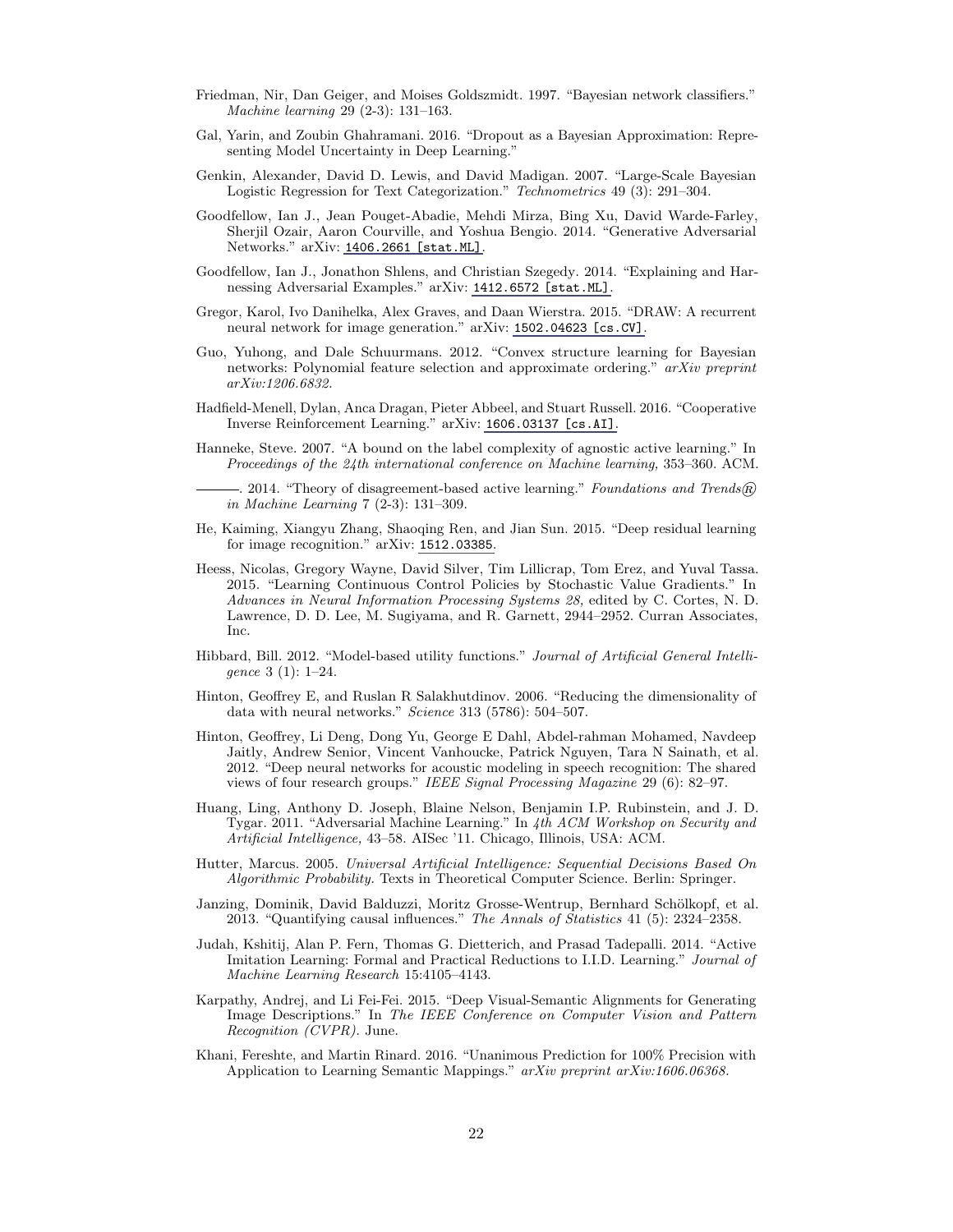- <span id="page-22-10"></span>Kingma, Diederik P, and Max Welling. 2013. "Auto-encoding variational bayes." arXiv: [1312.6114 \[cs.LG\]](http://arxiv.org/abs/1312.6114).
- <span id="page-22-16"></span>Klyubin, Alexander S, Daniel Polani, and Chrystopher L Nehaniv. 2005. "Empowerment: A universal agent-centric measure of control." In Evolutionary Computation, 2005. The 2005 IEEE Congress on, 1:128–135. IEEE.
- <span id="page-22-11"></span>Knox, W Bradley, and Peter Stone. 2009. "Interactively shaping agents via human reinforcement: The TAMER framework." In Proceedings of the fifth international conference on Knowledge capture, 9–16. ACM.
- <span id="page-22-5"></span>Korattikara, Anoop, Vivek Rathod, Kevin Murphy, and Max Welling. 2015. "Bayesian Dark Knowledge." arXiv: [1506.04416 \[cs.LG\]](http://arxiv.org/abs/1506.04416).
- <span id="page-22-8"></span>Krizhevsky, Alex, Ilya Sutskever, and Geoffrey Hinton. 2012. "Imagenet classification with deep convolutional neural networks." In Advances in neural information processing systems, 1097–1105.
- <span id="page-22-2"></span>Lake, Brenden M, Ruslan Salakhutdinov, and Joshua B Tenenbaum. 2015. "Human-level concept learning through probabilistic program induction." Science 350 (6266): 1332– 1338.
- <span id="page-22-15"></span>Legg, Shane, and Marcus Hutter. 2007. "Universal Intelligence: A Definition of Machine Intelligence." Minds and Machines 17 (4): 391–444.
- <span id="page-22-13"></span>Letham, Benjamin, Cynthia Rudin, Tyler McCormick, David Madigan, et al. 2015. "Interpretable classifiers using rules and Bayesian analysis: Building a better stroke prediction model." The Annals of Applied Statistics 9 (3): 1350–1371.
- <span id="page-22-14"></span>Li, Guangliang, Shimon Whiteson, W Bradley Knox, and Hayley Hung. 2015. "Using informative behavior to increase engagement while learning from human reward." Autonomous Agents and Multi-Agent Systems: 1–23.
- <span id="page-22-0"></span>Li, Lihong, Michael L. Littman, and Thomas J. Walsh. 2008. "Knows What It Knows: A Framework for Self-aware Learning." In 25th International Conference on Machine Learning, 568–575. ICML '08. Helsinki, Finland: ACM.
- <span id="page-22-6"></span>Liu, Huan, and Hiroshi Motoda. 2007. Computational methods of feature selection. CRC Press.
- <span id="page-22-12"></span>Mahendran, Aravindh, and Andrea Vedaldi. 2015. "Understanding deep image representations by inverting them." In 2015 IEEE conference on computer vision and pattern recognition  $(CVPR)$ , 5188–5196. IEEE.
- <span id="page-22-3"></span>Mnih, Volodymyr, Koray Kavukcuoglu, David Silver, Alex Graves, Ioannis Antonoglou, Daan Wierstra, and Martin Riedmiller. 2013. "Playing Atari with Deep Reinforcement Learning." In Deep Learning Workshop at Neural Information Processing Systems 26 (NIPS 2013). ArXiv:1312.5602 [cs.LG]. Lake Tahoe, NV, USA.
- <span id="page-22-1"></span>Mnih, Volodymyr, Koray Kavukcuoglu, David Silver, Andrei A. Rusu, Joel Veness, Marc G. Bellemare, Alex Graves, et al. 2016. "Human-Level Control through Deep Reinforcement Learning." Nature 518, no. 7540 (February 26): 529–533.
- <span id="page-22-4"></span>Murphy, Tom. 2013. "The first level of Super Mario Bros. is easy with lexicographic orderings and time travel." SIGBOVIK.
- <span id="page-22-9"></span>Ng, Andrew Y., and Stuart J. Russell. 2000. "Algorithms for Inverse Reinforcement Learning." In 17th International Conference on Machine Learning (ICML-'00), edited by Pat Langley, 663–670. San Francisco: Morgan Kaufmann.
- <span id="page-22-7"></span>Nguyen, Anh, Jason Yosinski, and Jeff Clune. 2015. "Deep Neural Networks are Easily Fooled: High Confidence Predictions for Unrecognizable Images." In Computer Vision and Pattern Recognition, 2015 IEEE Conference on, 427–436. IEEE.
- <span id="page-22-17"></span>Omohundro, Stephen M. 2008. "The Basic AI Drives." In Artificial General Intelligence 2008: 1st AGI Conference, edited by Pei Wang, Ben Goertzel, and Stan Franklin, 483–492. Frontiers in Artificial Intelligence and Applications 171. Amsterdam: IOS.
- <span id="page-22-18"></span>Orseau, Laurent, and Stuart Armstrong. 2016. "Safely Interruptible Agents." In Uncertainty in Artificial Intelligence: 32nd Conference (UAI 2016), edited by Alexander Ihler and Dominik Janzing, 557–566. Jersey City, New Jersey, USA.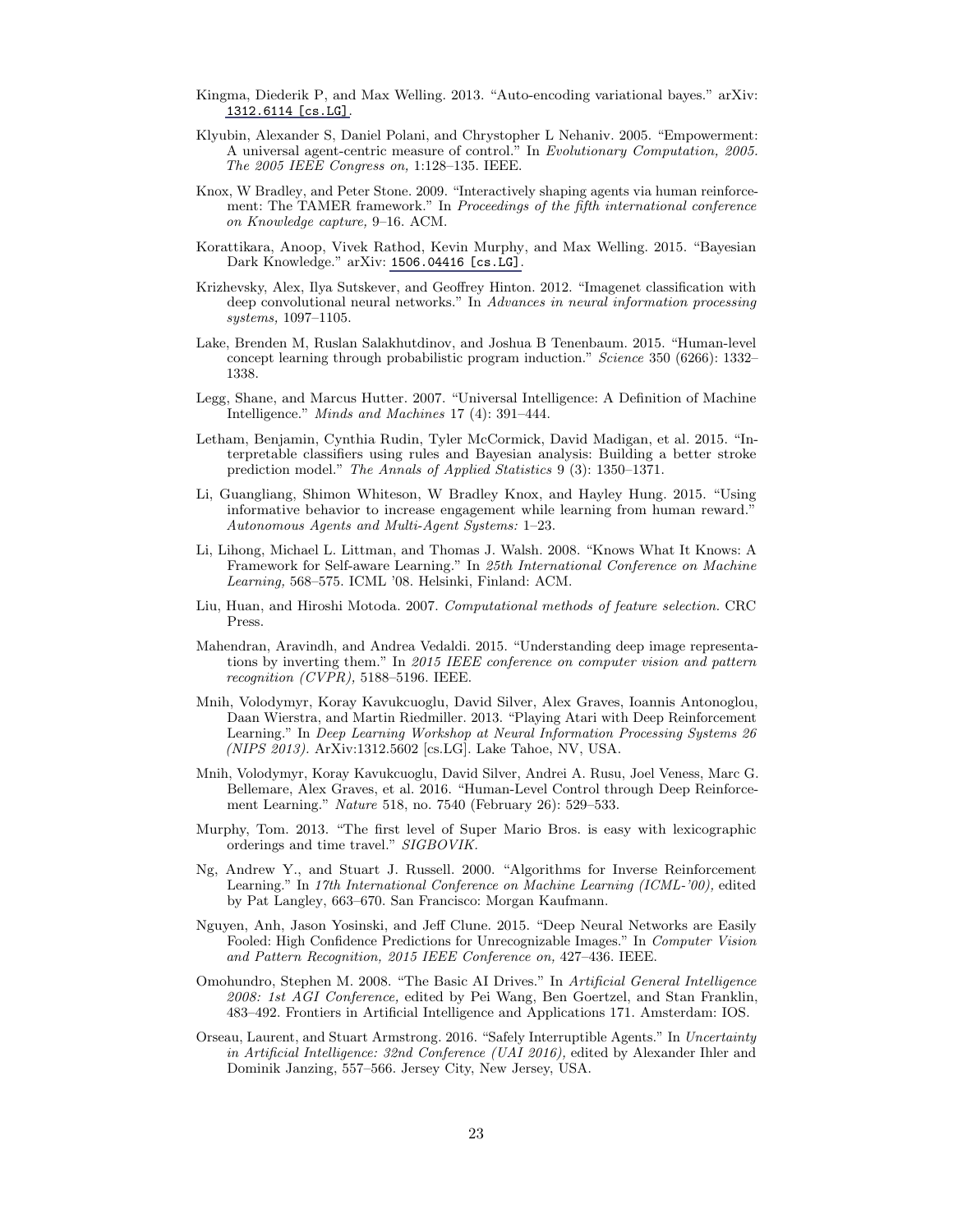- <span id="page-23-13"></span>Orseau, Laurent, and Mark Ring. 2011. "Self-Modification and Mortality in Artificial Agents." In Schmidhuber, Thórisson, and Looks [2011,](#page-23-20) 1–10.
- <span id="page-23-17"></span><span id="page-23-10"></span>Pearl, Judea. 2000. Causality: Models, Reasoning, and Inference. 1st ed. New York: Cambridge University Press.
	- . 2009. Causality: Models, Reasoning, and Inference. 2nd ed. New York: Cambridge University Press.
- <span id="page-23-7"></span>Pulina, Luca, and Armando Tacchella. 2010. "An abstraction-refinement approach to verification of artificial neural networks." In International Conference on Computer Aided Verification, 243–257. Springer.
- <span id="page-23-18"></span>Rabin, Steve. 2010. Introduction to game development. Nelson Education.
- <span id="page-23-8"></span>Ribeiro, Marco Tulio, Sameer Singh, and Carlos Guestrin. 2016. ""Why Should I Trust You?": Explaining the Predictions of Any Classifier." arXiv preprint arXiv:1602.04938.
- <span id="page-23-12"></span>Ring, Mark, and Laurent Orseau. 2011. "Delusion, Survival, and Intelligent Agents." In Artificial General Intelligence: 4th International Conference, (AGI 2011), edited by Jürgen Schmidhuber, Kristinn R. Thórisson, and Moshe Looks, 11–20. Berlin, Heidelberg: Springer Berlin Heidelberg.
- <span id="page-23-9"></span>Robnik-Šikonja, Marko, and Igor Kononenko. 2008. "Explaining classifications for individual instances." IEEE Transactions on Knowledge and Data Engineering 20 (5): 589–600.
- <span id="page-23-11"></span>Rosenthal, Stephanie, Sai P. Selvaraj, and Manuela Veloso. 2016. "Verbalization: Narration of Autonomous Mobile Robot Experience." In 26th International Joint Conference on Artificial Intelligence (IJCAI'16). New York City, NY.
- <span id="page-23-6"></span>Ross, Stéphane, Geoffrey J Gordon, and J Andrew Bagnell. 2010. "A reduction of imitation learning and structured prediction to no-regret online learning." arXiv: [1011.0686](http://arxiv.org/abs/1011.0686) [\[cs.LG\]](http://arxiv.org/abs/1011.0686).
- <span id="page-23-16"></span>Rubner, Yossi, Carlo Tomasi, and Leonidas J. Guibas. 2000. "The Earth Mover's Distance as a Metric for Image Retrieval." International Journal of Computer Vision 40 (2): 99–121.
- <span id="page-23-1"></span>Russell, Stuart J. 2014. "Of Myths and Moonshine." Edge (blog comment). [http://edge.](http://edge.org/conversation/the-myth-of-ai#26015) [org/conversation/the-myth-of-ai#26015](http://edge.org/conversation/the-myth-of-ai#26015).
- <span id="page-23-3"></span>Russell, Stuart J., Daniel Dewey, and Max Tegmark. 2015. "Research Priorities for Robust and Beneficial Artificial Intelligence: An Open Letter." AI Magazine 36 (4).
- <span id="page-23-0"></span>Russell, Stuart J., and Peter Norvig. 2010. Artificial Intelligence: A Modern Approach. 3rd ed. Upper Saddle River, NJ: Prentice-Hall.
- <span id="page-23-15"></span>Salge, Christoph, Cornelius Glackin, and Daniel Polani. 2014. "Empowerment–an introduction." In Guided Self-Organization: Inception, 67–114. Springer.
- <span id="page-23-20"></span>Schmidhuber, Jürgen, Kristinn R. Thórisson, and Moshe Looks, eds. 2011. Artificial General Intelligence: 4th International Conference, AGI 2011. Lecture Notes in Computer Science 6830. Berlin: Springer.
- <span id="page-23-4"></span>Settles, Burr. 2010. "Active learning literature survey." University of Wisconsin, Madison 52 (55-66): 11.
- <span id="page-23-5"></span>Seung, H Sebastian, Manfred Opper, and Haim Sompolinsky. 1992. "Query by committee." In 5th annual workshop on Computational Learning Theory, 287–294. ACM.
- <span id="page-23-14"></span>Siddiqui, Md Amran, Alan Fern, Thomas G. Dietterich, and Shubhomoy Das. 2016. "Finite Sample Complexity of Rare Pattern Anomaly Detection." In Uncertainty in Artificial Intelligence: Proceedings of the 32nd Conference (UAI-2016), edited by Alexander Ihler and Dominik Janzing, 686–695. Corvallis, Oregon: AUAI Press.
- <span id="page-23-2"></span>Silver, David, Aja Huang, Chris J Maddison, Arthur Guez, Laurent Sifre, George Van Den Driessche, Julian Schrittwieser, Ioannis Antonoglou, Veda Panneershelvam, Marc Lanctot, et al. 2016. "Mastering the game of Go with deep neural networks and tree search." Nature 529 (7587): 484–489.
- <span id="page-23-19"></span>Simon, Herbert A. 1956. "Rational Choice and the Structure of the Environment." Psychological Review 63 (2): 129–138.